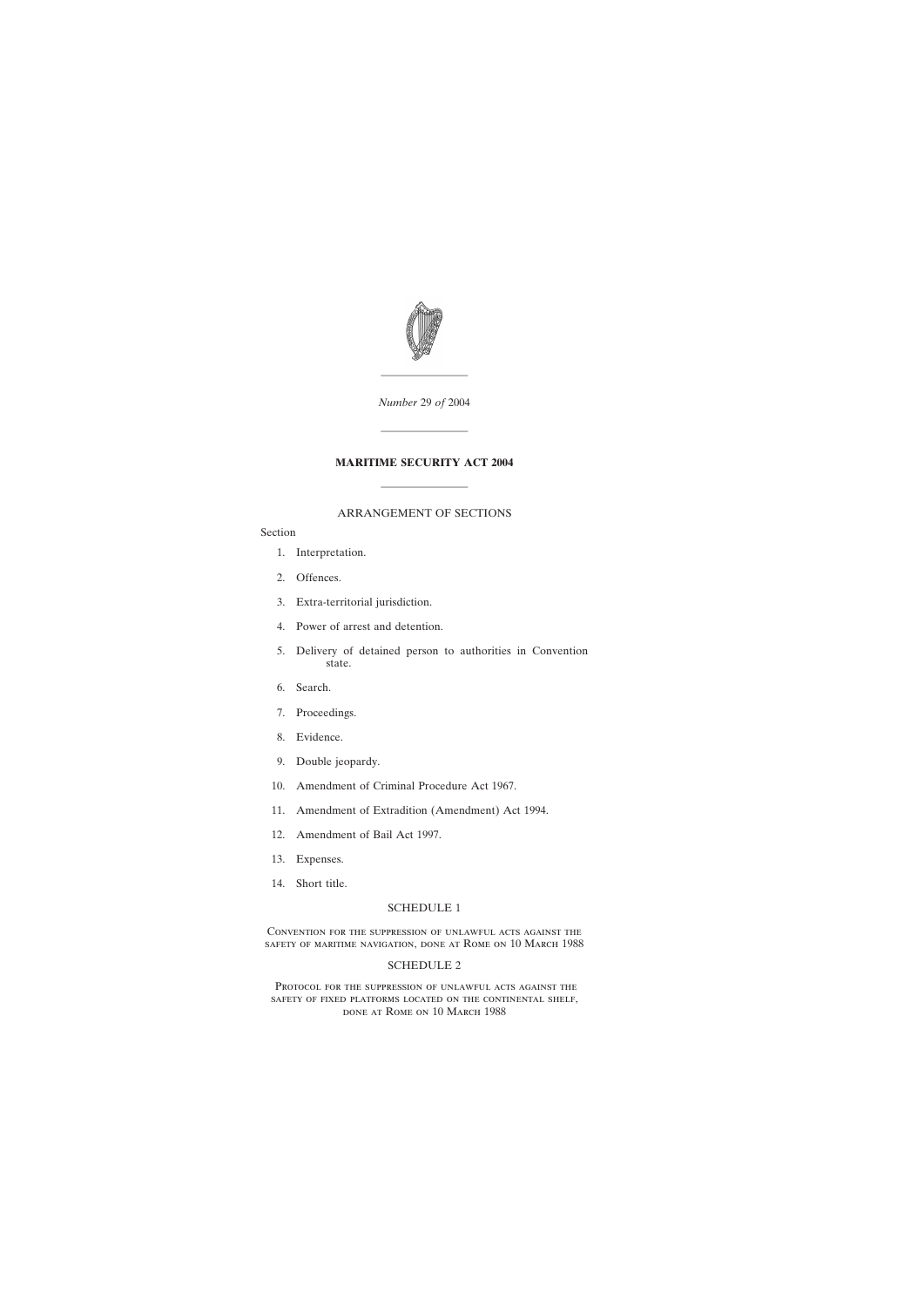| [ <i>No.</i> 29.]                                            | Maritime Security Act 2004. | [2004.]      |
|--------------------------------------------------------------|-----------------------------|--------------|
|                                                              | <b>ACTS REFERRED TO</b>     |              |
| Bail Act 1997                                                |                             | 1997, No. 16 |
| Continental Shelf Act 1968                                   |                             | 1968, No. 14 |
| Criminal Justice (Safety of United Nations Workers) Act 2000 |                             | 2000, No. 16 |
| Criminal Procedure Act 1967                                  |                             | 1967, No. 12 |
| European Arrest Warrant Act 2003                             |                             | 2003, No. 45 |
| Extradition Act 1965                                         |                             | 1965, No. 17 |
| Extradition (Amendment) Act 1994                             |                             | 1994, No. 6  |
| Extradition Acts 1965 to 2001                                |                             |              |
| Mercantile Marine Act 1955                                   |                             | 1955, No. 29 |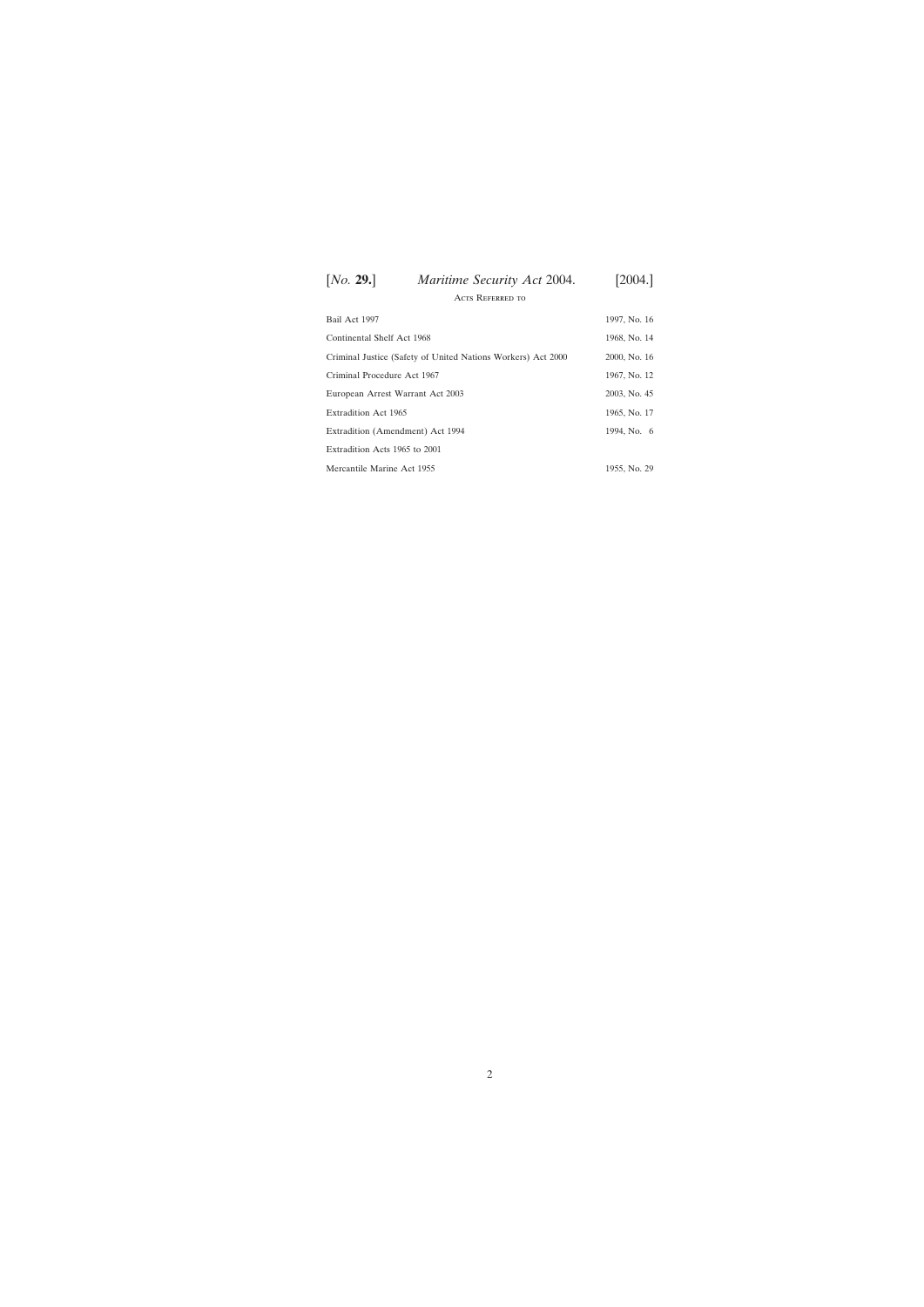<span id="page-2-0"></span>

*Number* 29 *of* 2004

————————

————————

## **MARITIME SECURITY ACT 2004**

————————

AN ACT TO GIVE EFFECT TO THE UNITED NATIONS CON-VENTION FOR THE SUPPRESSION OF UNLAWFUL ACTS AGAINST THE SAFETY OF MARITIME NAVI-GATION, DONE AT ROME ON 10 MARCH 1988, AND TO THE PROTOCOL FOR THE SUPPRESSION OF UNLAW-FUL ACTS AGAINST THE SAFETY OF FIXED PLAT-FORMS LOCATED ON THE CONTINENTAL SHELF, DONE AT ROME ON THAT DATE. [19*th July* 2004]

# BE IT ENACTED BY THE OIREACHTAS AS FOLLOWS:

**1.**—(1) In this Act, unless the context otherwise requires—

Interpretation.

"act" includes omission and a reference to doing an act includes a reference to making an omission;

''Convention'' means the Convention for the suppression of unlawful acts against the safety of maritime navigation, done at Rome on 10 March 1988;

''Convention state'' means a state (other than the State) which is a state party to the Convention or Protocol;

"fixed platform" means an artificial island, installation or structure permanently attached to the sea-bed for the purpose of exploration or exploitation of resources or for other economic purposes and located within an area designated under section 2 of the Continental Shelf Act 1968;

''Irish ship'' means a ship, as so defined in section 9 of the Mercantile Marine Act 1955, wherever situate;

"master", in relation to a ship, means the person having for the time being the command or charge of the ship;

''Protocol'' means the Protocol for the suppression of unlawful acts against the safety of fixed platforms located on the continental shelf, done at Rome on 10 March 1988;

"ship" means a vessel of any type not permanently attached to the sea-bed, including dynamically supported craft, submersibles or any other floating craft, but does not include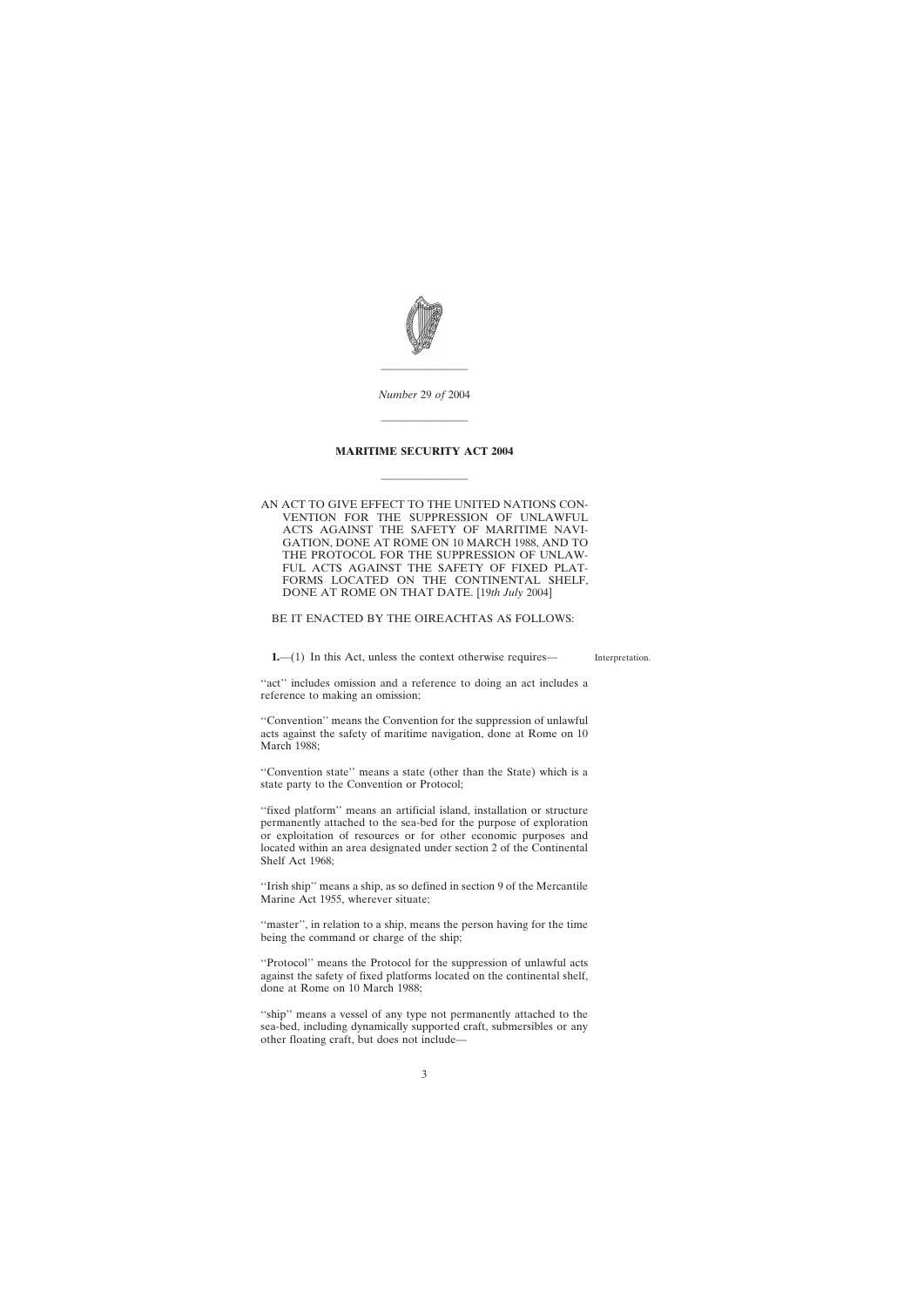<span id="page-3-0"></span>S.1

- (*a*) a warship,
- (*b*) a ship owned or operated by a state when being used as a naval auxiliary or for customs or police purposes, or
- (*c*) a ship which has been withdrawn from navigation or laid up,

and, in relation to a ship which is not an Irish ship, means such a ship which is in the territorial seas of the State.

(2) References in this Act to a member of the Defence Forces are references to such a member acting at the request of a member of the Garda Síochána not below the rank of inspector.

(3) For convenience of reference the texts of the Convention and Protocol in the English language are set out in *Schedules 1* and *2.*

- (4) In this Act—
	- (*a*) a reference to a section or Schedule is to a section of, or Schedule to, this Act,
	- (*b*) a reference to a subsection, paragraph or subparagraph is to the subsection, paragraph or subparagraph of the provision in which the reference occurs, and
	- (*c*) a reference to any other enactment is to that enactment as amended by or under any other enactment (including this Act).

Offences.

**2.**—(1) A person who unlawfully and intentionally does any of the following acts is guilty of an offence:

- (*a*) seizing or exercising control over a ship or fixed platform by force or threat of force or any other form of intimidation;
- (*b*) performing an act of violence against a person on board a ship or fixed platform if that act is likely to endanger the safe navigation of the ship or the safety of the fixed platform;
- (*c*) destroying a ship or fixed platform;
- (*d*) causing damage—
	- (i) to a ship or its cargo which is likely to endanger its safe navigation, or
	- (ii) to a fixed platform which is likely to endanger its safety;
- (*e*) placing or causing to be placed on a ship or fixed platform, by any means, a device or substance which is likely to—
	- (i) destroy the ship or fixed platform, or
	- (ii) cause the damage referred to in *paragraph (d)*;
- (*f*) destroying or seriously damaging maritime navigational facilities or seriously interfering with their operation, if the destruction, damage or interference is likely to endanger the safe navigation of a ship;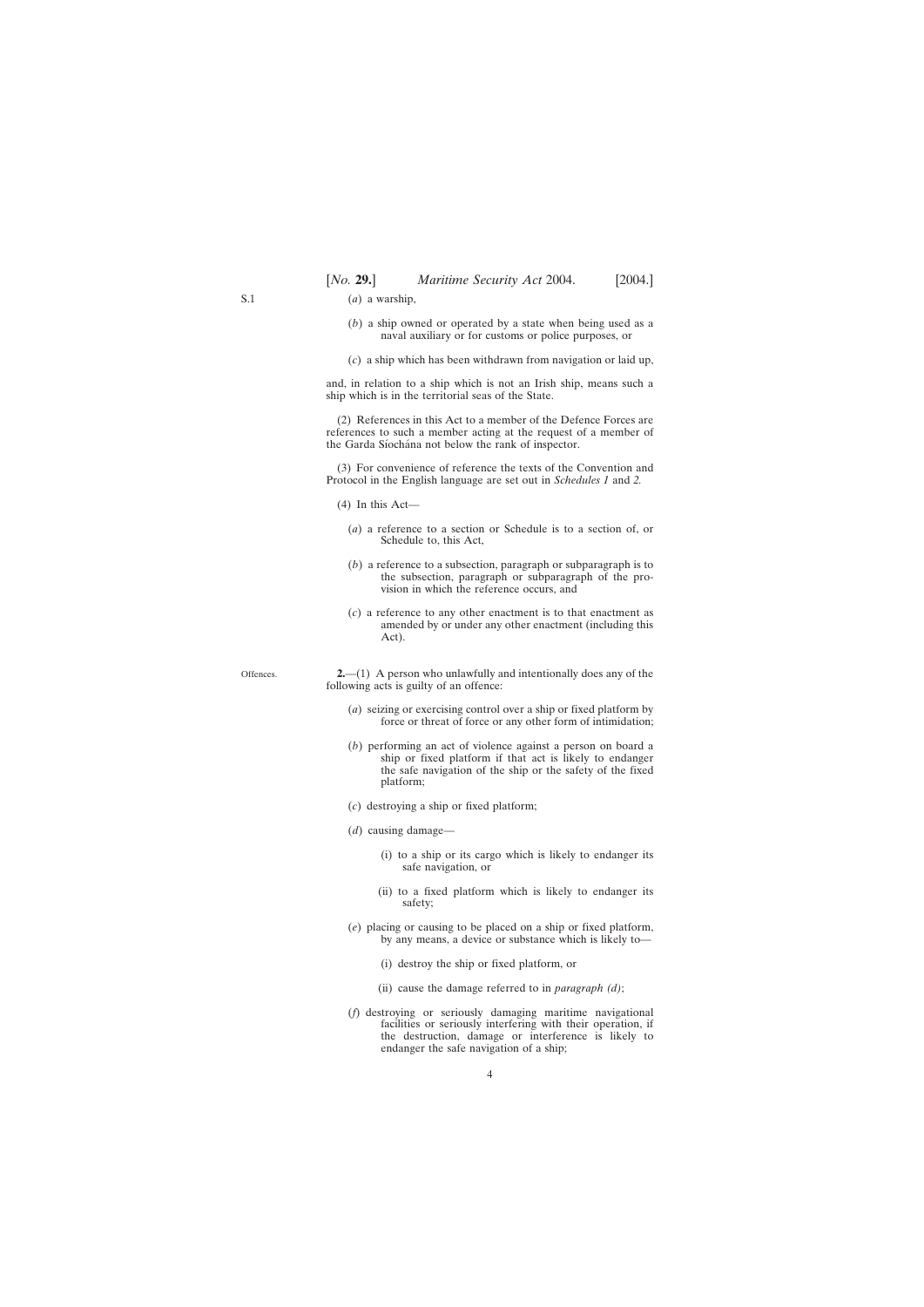<span id="page-4-0"></span>

- (*g*) endangering the safe navigation of a ship by communicating S.2 information which the person knows to be false;
- (*h*) injuring or killing any person in connection with doing any of the acts mentioned elsewhere in this subsection;
- (*i*) with the aim of compelling a person to do or not to do any act, threatening to endanger the safe navigation of a ship by doing any of the acts mentioned elsewhere in this subsection;
- (*j*) attempting to do any of the acts mentioned in this subsection.

(2) A person guilty of an offence under this section is liable on conviction on indictment to imprisonment for life.

**3.**—(1) *Section 2(1)* applies to an act done outside the State in Extra-territorial relation to a ship or a fixed platform if it is done—

jurisdiction.

- (*a*) by any person on board or against an Irish ship,
- (*b*) by a citizen of Ireland on board or against a ship (other than an Irish ship) or a fixed platform, or
- (*c*) subject to *subsection (2)*, by a person who is not a citizen of Ireland on board or against a ship (other than an Irish ship) or a fixed platform.

(2) In the case of an act done in the circumstances mentioned in *subsection*  $(1)(c)$ , the Director of Public Prosecutions may not take, or consent to the taking of, proceedings for an offence in respect of that act except as authorised by *section 7(4)*.

(3) In this section—

"fixed platform" and "ship" mean a fixed platform and ship which are outside the State;

''outside the State'' means—

- (*a*) in relation to a fixed platform, outside an area designated under section 2 of the Continental Shelf Act 1968, and
- (*b*) in relation to a ship, outside the territorial seas of the State.

**4.**—(1) A member of the Garda Síochána or Defence Forces may Power of arrest and arrest without warrant anyone whom the member, with reasonable detention. cause, suspects to be guilty of an offence under *section 2*.

(2) Where a member of the Garda Síochána or Defence Forces suspects, with reasonable cause, that a person who is about to board, or is on board, a ship or fixed platform intends to commit an offence under *section 2* on or in relation to that ship or fixed platform, the member may—

- (*a*) prevent the person from boarding the ship or fixed platform or from travelling on board the ship,
- (*b*) without warrant board the ship or fixed platform and remove the person from it, or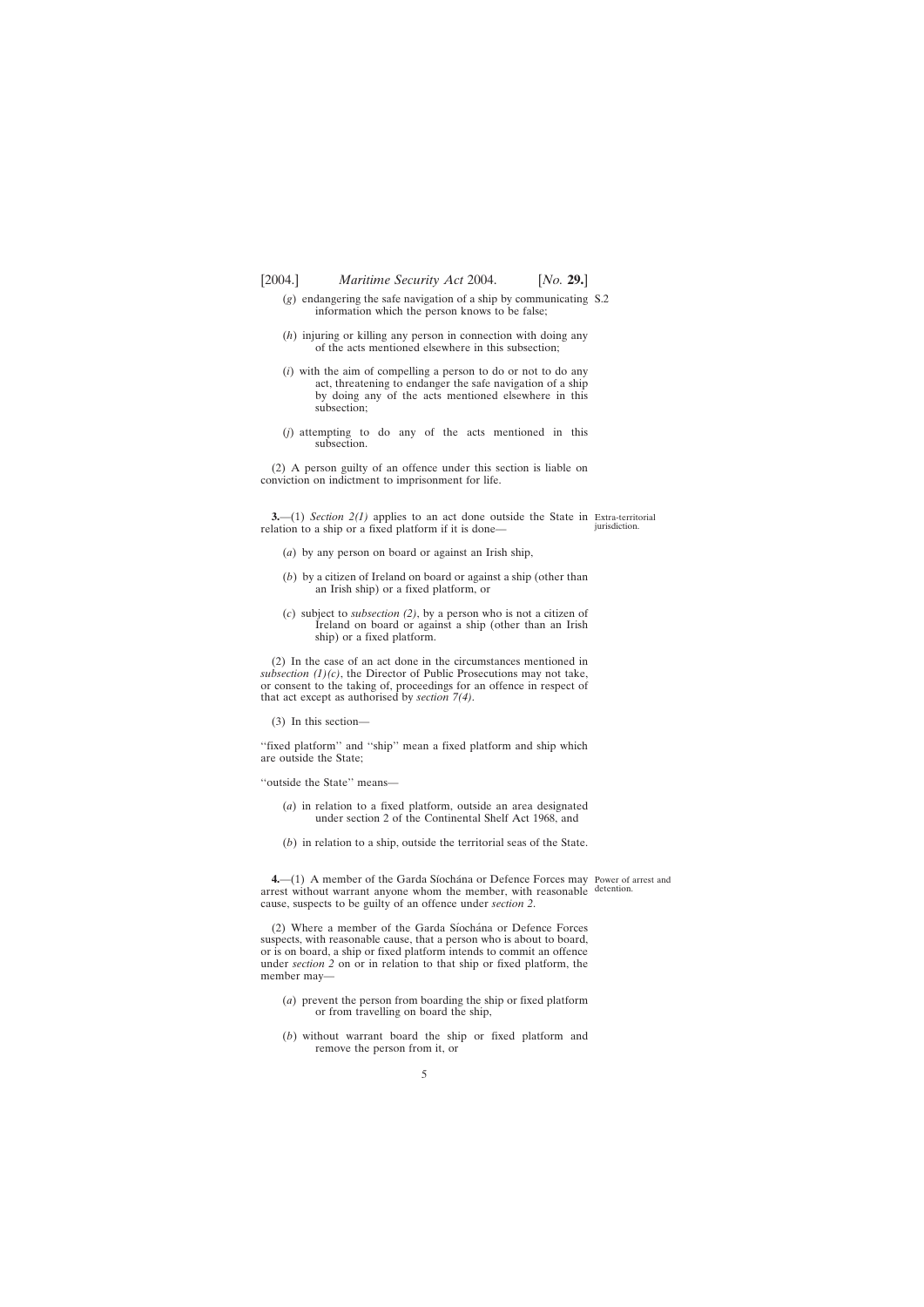# <span id="page-5-0"></span>(*c*) without warrant arrest the person.

(3) The master of a ship or a person for the time being in charge of a fixed platform may arrest and detain any person whom he or she, with reasonable cause, believes to be guilty of an offence under *section 2.*

(4) Such a person may be so detained only until he or she can be delivered to—

(*a*) a member of the Garda Síochána or Defence Forces, or

(*b*) the appropriate authorities of a Convention state.

(5) A person arrested by or delivered to a member of the Defence Forces under this section shall be delivered by him or her to a member of the Garda Síochána as soon as practicable and shall thereupon be treated as a person arrested without warrant by a member of the Garda Síochána unless the person is brought as soon as practicable after such delivery before a judge of the High Court under the Extradition Acts 1965 to 2001 or the European Arrest Warrant Act 2003.

(6) In accordance with Article 7.1 of the Convention a judge of a court before whom such a person is brought shall, in considering any application for bail, take into account the need to ensure the person's presence in the State for such time as is necessary to enable any proceedings against the person to be instituted, including proceedings under any of the enactments referred to in *subsection (5)*.

(7) In considering a request for the surrender of such a person to a Convention state the High Court shall, in accordance with Article 11.6 of the Convention, pay due regard to whether the person's rights as set out in Article 7.3 thereof can be given effect to in that state.

(8) References in this section to Articles 7.1, 7.3 and 11.6 of the Convention are to be construed, as appropriate, as references to those provisions as applied by Article 1 of the Protocol.

(9) A master of a ship or person for the time being in charge of a fixed platform is not liable to—

(*a*) conviction in any criminal prosecution, or

(*b*) damages in any civil proceeding,

brought in respect of any action reasonably taken by either of them under this Act against any other person.

Delivery of detained person to authorities in Convention state.

**5.**—(1) A master of a ship may deliver to the appropriate authorities of a Convention state any person detained by him or her under *section 4*.

(2) A master of a ship who intends so to deliver such a person shall notify the authorities concerned of his or her intention to do so and the reasons for such delivery.

(3) The notification must be given whenever practicable and, if possible, before the ship enters the territorial seas of the Convention state.

(4) On delivery of a person under *subsection (1)* the master shall—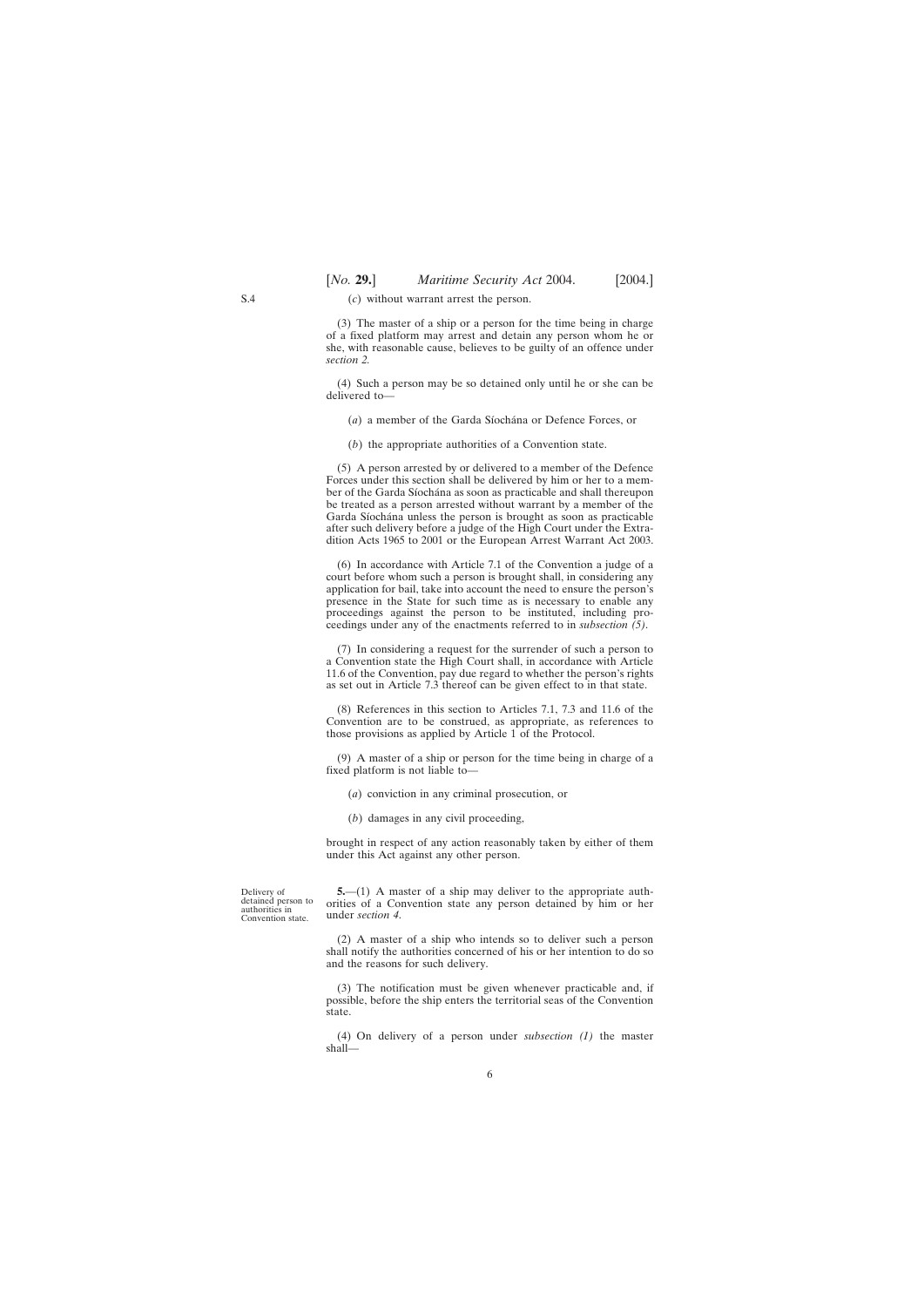<span id="page-6-0"></span>

- (*a*) make to the appropriate authorities of the Convention state S.5 such oral or written statements relating to the alleged offence as they may reasonably require, and
- (*b*) give them any other evidence in his or her possession relating to that offence.

(5) A master who, without reasonable excuse, does not comply with *subsection (3)* or (4) is guilty of an offence and liable-

- (*a*) on summary conviction, to a fine not exceeding  $\epsilon$ 3,000 or imprisonment for a term not exceeding 12 months or both, or
- (*b*) on conviction on indictment, to a fine or imprisonment for a term not exceeding 5 years or both.

**6.**—(1) A member of the Garda Síochána or Defence Forces may Search. search without warrant a ship or fixed platform on which the member, with reasonable cause, believes—

- (*a*) that an offence under *section 2* has been committed, or
- (*b*) that a person who has committed such an offence is on the ship or fixed platform,

and may—

- (i) remove any object which the member believes is related to such an offence, and
- (ii) remove or take copies of any records or extracts from records which may be so related.

(2) A person who obstructs or attempts to obstruct a member of the Garda Síochána or Defence Forces while searching a ship or fixed platform is guilty of an offence and liable on summary conviction to a fine not exceeding  $\xi$ 3,000 or imprisonment for a term not exceeding 12 months or both.

(3) Such a member may arrest without warrant any person who is committing an offence under *subsection (2)*.

(4) In *subsection*  $(1)(ii)$  "records" includes information in nonlegible form which is capable of being converted into legible form.

**7.**—(1) Proceedings for an offence under *section 2* in respect of an Proceedings.act done outside the State may be taken in any place in the State and the offence may for all incidental purposes be treated as having been committed in that place.

(2) Such an offence shall be tried by the Central Criminal Court.

(3) Where a person is charged with such an offence, no further proceedings in the matter (other than a remand in custody or on bail) shall be taken except by or with the consent of the Director of Public Prosecutions.

(4) The Director of Public Prosecutions may take, or consent to the taking of, further proceedings against a person for such an offence—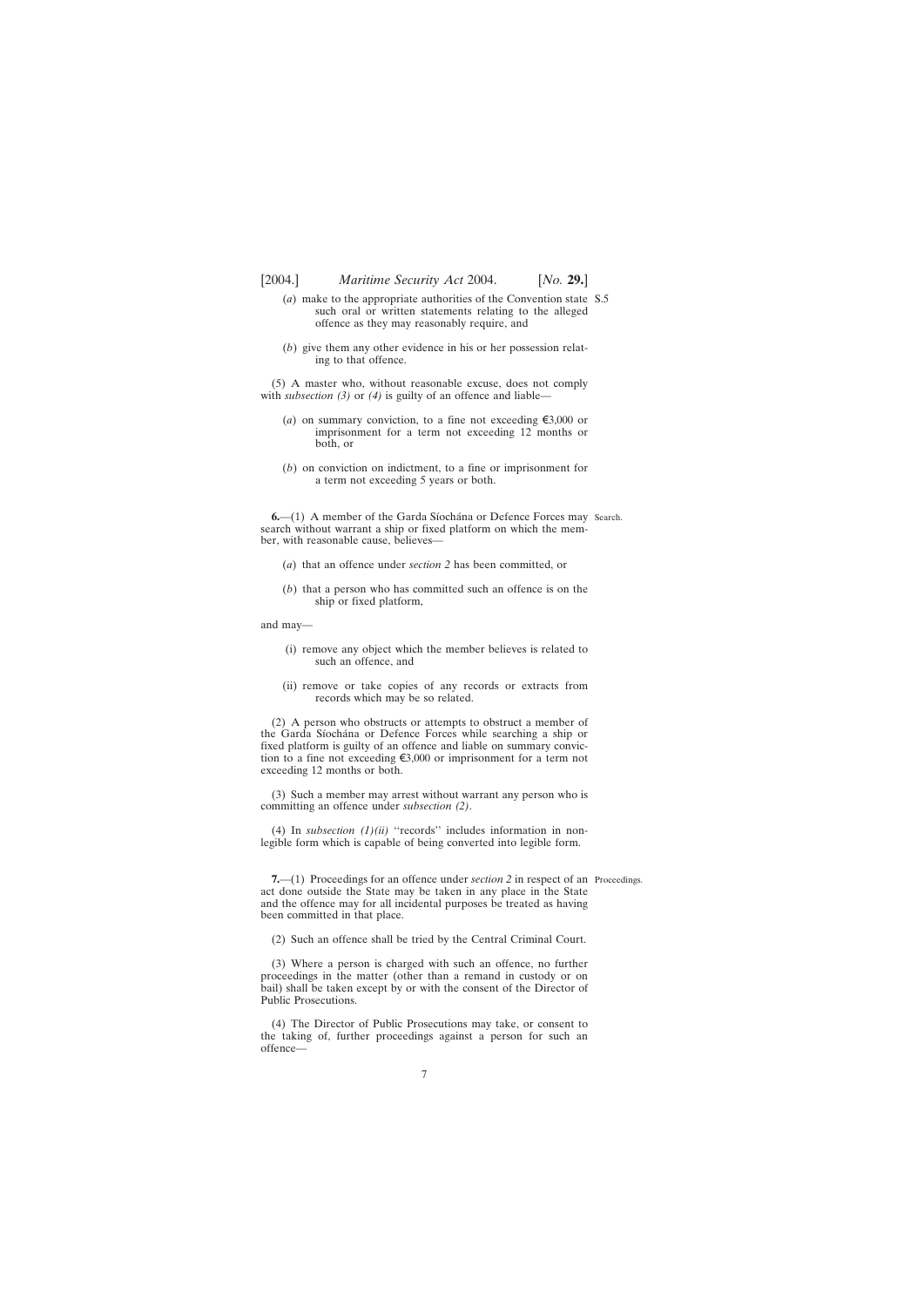- (*a*) if it is done in the circumstances mentioned in *paragraph (a)* or *(b)* of *section 3(1)*, or
- (*b*) if it is done in the circumstances mentioned in *section 3(1)(c)* and the Director is satisfied—
	- (i) in case a request for the person's surrender for the purpose of trying him or her for such an offence has been made by a Convention state under Part II of the Extradition Act 1965, that the request has been finally refused (whether as a result of a decision of a court or otherwise),
	- (ii) in case a European arrest warrant has been received for the person's arrest for the purpose of bringing proceedings against him or her for such an offence in a Convention state that is a member state of the European Communities, that a final determination has been made under the European Arrest Warrant Act 2003, whether by refusal of the High Court to endorse the warrant or otherwise under that Act, that the person should not be surrendered to the state concerned, or
	- (iii) in any other case, that, because of special circumstances (including, but not limited to, the likelihood of the person not being surrendered in the circumstances mentioned in *subparagraph (i)* or *(ii)*), it is expedient that proceedings be taken against the person for such an offence.

(5) In *subsection (4)(b)(ii)* ''European arrest warrant'' has the meaning given to it by section 2(1) of the European Arrest Warrant Act 2003.

**8.**—(1) In any proceedings relating to an offence under *section 2* a certificate purporting to be signed by an officer of the Department of Foreign Affairs and certifying that—

- (*a*) a passport was issued by the Department to a specified person on a specified date, and
- (*b*) to the best of the officer's knowledge and belief, the person has not ceased to be an Irish citizen,

is admissible in any proceedings, without further proof, as evidence that the person was an Irish citizen on the date on which the offence under *section 2* with which the person is charged was committed, unless the contrary is shown.

(2) A certificate purporting to be signed by the Director of Public Prosecutions or by a person authorised by the Director in that behalf and stating any of the matters specified in *paragraph (a)* or *(b)* of *section 7(4)* is evidence of the facts stated in the certificate, unless the contrary is shown.

(3) A document purporting to be a certificate under *subsection (1)* or *(2)* is deemed, unless the contrary is shown—

(*a*) to be such a certificate,

Evidence.

<span id="page-7-0"></span>S.7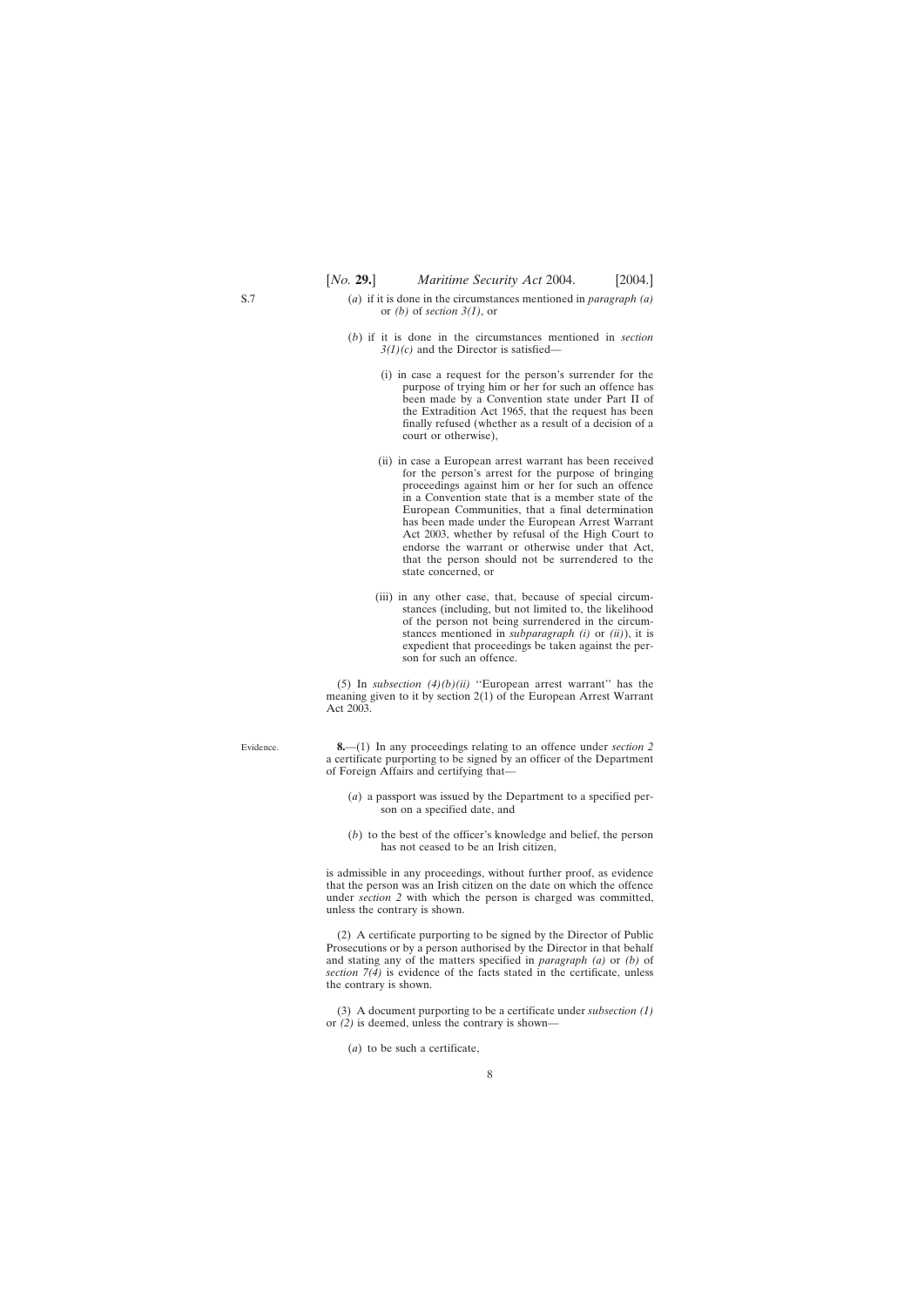<span id="page-8-0"></span>[2004.] *Maritime Security Act* 2004. [*No.* **29.**]

- (*b*) to have been signed by the person purporting to have signed S.8 it, and
- (*c*) in the case of a certificate under *subsection (2)* purporting to be signed by a person authorised by the Director of Public Prosecutions in that behalf, to have been signed by such a person.

**9.**—A person who has been acquitted or convicted of an offence Double jeopardy. outside the State shall not be proceeded against for an offence under *section 2* for the act which constituted the offence of which the person was acquitted or convicted.

**10.**—The Criminal Procedure Act 1967 is amended—

- (*a*) in section 13(1), by inserting ''or the offence of killing or attempted killing under *paragraph (h)* or *(j)* of *section 2(1)* of the *Maritime Security Act 2004*'' after ''the offence of murder under section 2 of the Criminal Justice (Safety of United Nations Workers) Act 2000, or an attempt or conspiracy to commit that offence,'' (inserted by section 7 of the said Act of 2000), and
- (*b*) in section 29(1), by inserting the following paragraph after paragraph (*i*) (inserted by the said section 7):
	- ''(*j*) the offence of killing or attempted killing under *paragraph (h)* or *(j)* of *section 2(1)* of the *Maritime Security Act 2004*.''.

**11.**—The First Schedule to the Extradition (Amendment) Act Amendment of 1994 is amended by adding the following after paragraph 14:

Extradition (Amendment) Act 1994.

*''Maritime security offences*

14A. Any offence under *section 2* of the *Maritime Security Act 2004*.''.

**12.**—The Schedule to the Bail Act 1997 is amended by inserting Amendment of Bail the following after paragraph 22: Act 1997.

*''Maritime security offences*

22A.—Any offence under *section 2* of the *Maritime Security Act 2004*.''.

**13.**—The expenses incurred in the administration of this Act shall, Expenses. to such extent as may be sanctioned by the Minister for Finance, be paid out of moneys provided by the Oireachtas.

**14.**—This Act may be cited as the Maritime Security Act 2004. Short title.

Amendment of Criminal Procedure Act 1967.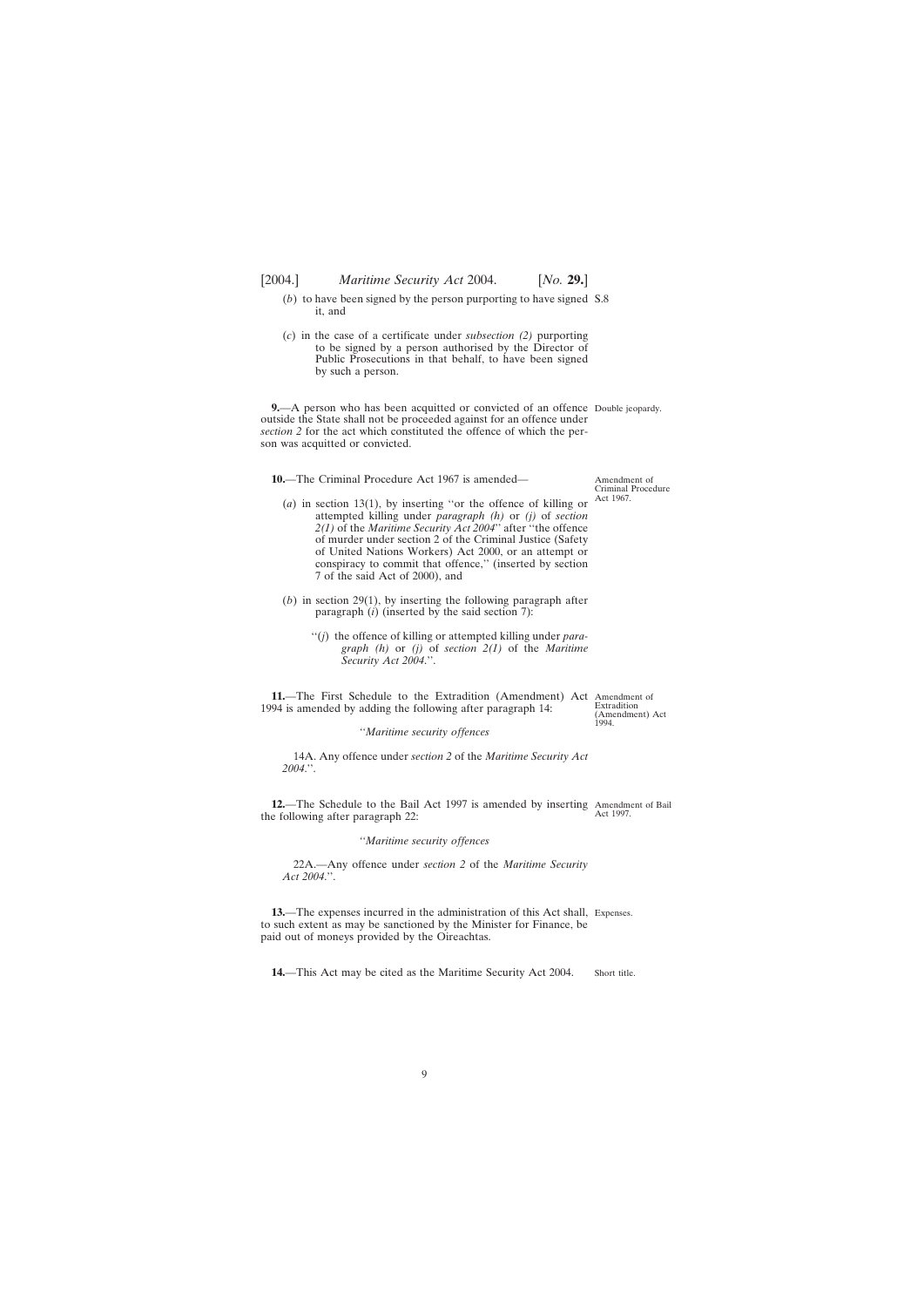<span id="page-9-0"></span>*Section 1.*

Convention for the suppression of unlawful acts against the safety of maritime navigation, done at Rome on 10 March 1988

The States Parties to this Convention,

HAVING IN MIND the purposes and principles of the Charter of the United Nations concerning the maintenance of international peace and security and the promotion of friendly relations and cooperation among States,

RECOGNIZING in particular that everyone has the right to life, liberty and security of person, as set out in the Universal Declaration of Human Rights<sup>1</sup> and the International Covenant on Civil and Political Rights.<sup>2</sup>

DEEPLY CONCERNED about the world-wide escalation of acts of terrorism in all its forms, which endanger or take innocent human lives, jeopardize fundamental freedoms and seriously impair the dignity of human beings,

CONSIDERING that unlawful acts against the safety of maritime navigation jeopardize the safety of persons and property, seriously affect the operation of maritime services, and undermine the confidence of the peoples of the world in the safety of maritime navigation,

CONSIDERING that the occurrence of such acts is a matter of grave concern to the international community as a whole,

BEING CONVINCED of the urgent need to develop international co-operation between States in devising and adopting effective and practical measures for the prevention of all unlawful acts against the safety of maritime navigation, and the prosecution and punishment of their perpetrators,

RECALLING resolution 40/613 of the General Assembly of the United Nations of 9 December 1985 which, *inter alia*, ''urges all States unilaterally and in co-operation with other States, as well as relevant United Nations organs, to contribute to the progressive elimination of causes underlying international terrorism and to pay special attention to all situations, including colonialism, racism and situations involving mass and flagrant violations of human rights and fundamental freedoms and those involving alien occupation, that may give rise to international terrorism and may endanger international peace and security'',

RECALLING FURTHER that resolution 40/61 ''unequivocally condemns, as criminal, all acts, methods and practices of terrorism wherever and by whomever committed, including those which jeopardize friendly relations among States and their security'',

RECALLING ALSO that by resolution 40/61, the International Maritime Organization was invited to ''study the problem of terrorism aboard or against ships with a view to making recommendations on appropriate measures'',

<sup>1</sup> United Nations, *Official Records of the General Assembly, Third Session,* Part I, p. 71. 2 United Nations, *Treaty Series*, vol. 999, p. 171; vol 1057, p. 407 (rectification of

authentic Spanish text); vol. 1059, p. 451 (corrigendum to vol. 999).<br><sup>3</sup>United Nations, *Official Records of the General Assembly, Fortieth Session*, Sup-

plement 53 (A/40/53), p. 301.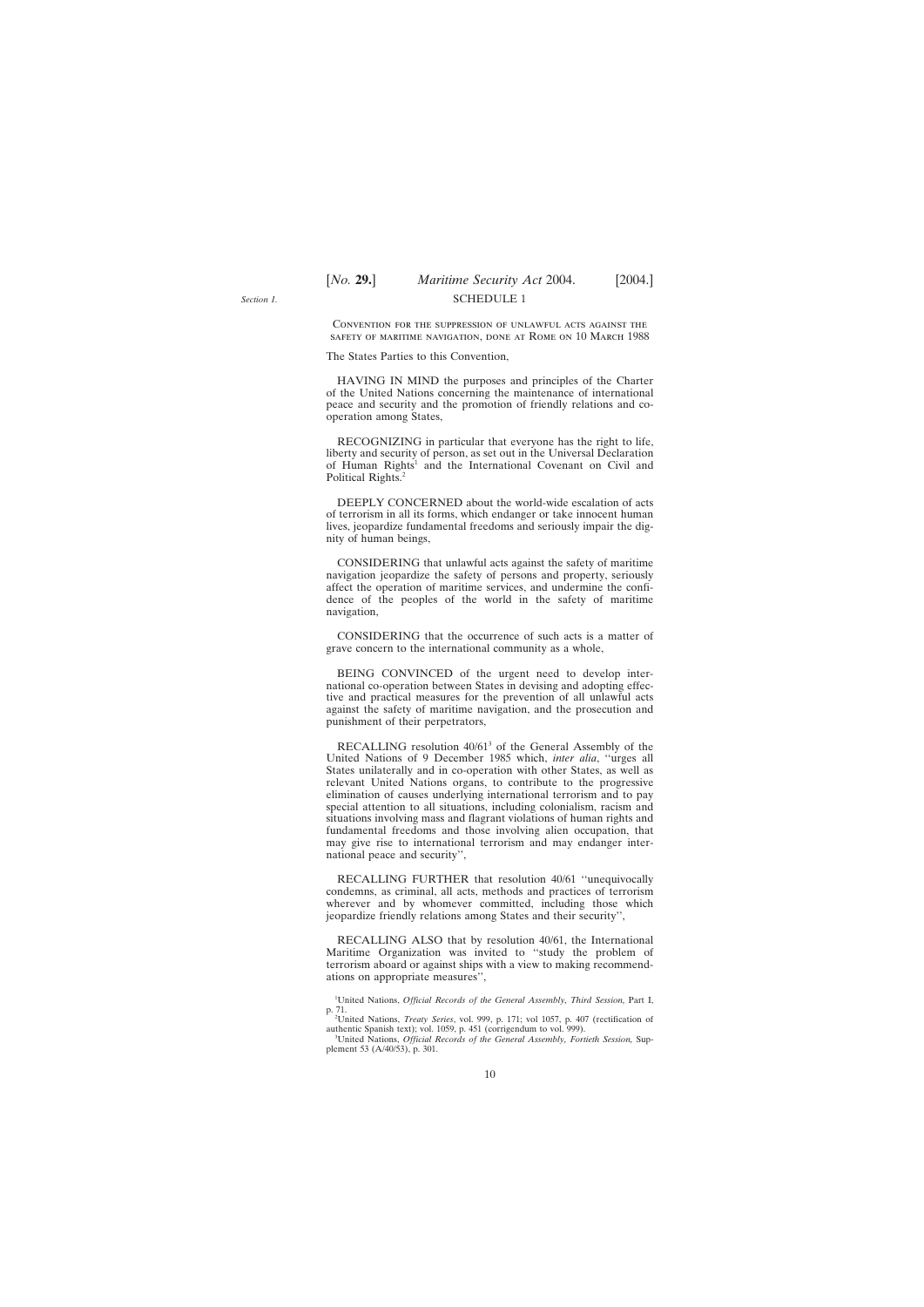# [2004.] *Maritime Security Act* 2004. [*No.* **29.**]

HAVING IN MIND resolution  $A.584(14)^1$  of 20 November 1985, Sch.1 of the Assembly of the International Maritime Organization, which called for development of measures to prevent unlawful acts which threaten the safety of ships and the security of their passengers and crews,

NOTING that acts of the crew which are subject to normal shipboard discipline are outside the purview of this Convention,

AFFIRMING the desirability of monitoring rules and standards relating to the prevention and control of unlawful acts against ships and persons on board ships, with a view to updating them as necessary, and, to this effect, taking note with satisfaction of the Measures to Prevent Unlawful Acts against Passengers and Crews on Board Ships, recommended by the Maritime Safety Committee of the International Maritime Organization,

AFFIRMING FURTHER that matters not regulated by this Convention continue to be governed by the rules and principles of general international law,

RECOGNIZING the need for all States, in combating unlawful acts against the safety of maritime navigation, strictly to comply with rules and principles of general international law,

HAVE AGREED as follows:

# ARTICLE 1

For the purposes of this Convention, ''ship'' means a vessel of any type whatsoever not permanently attached to the sea-bed, including dynamically supported craft, submersibles, or any other floating craft.

#### ARTICLE 2

1. This Convention does not apply to:

- (*a*) a warship; or
- (*b*) a ship owned or operated by a State when being used as a naval auxiliary or for customs or police purposes; or
- (*c*) a ship which has been withdrawn from navigation or laid up.

2. Nothing in this Convention affects the immunities of warships and other government ships operated for non-commercial purposes.

#### ARTICLE 3

1. Any person commits an offence if that person unlawfully and intentionally:

(*a*) seizes or exercises control over a ship by force or threat thereof or any other form of intimidation; or

<sup>1</sup>International Maritime Organization, *Resolutions and Other Decisions, Assembly, Fourteenth Session*, 11-22 November 1985, p. 152.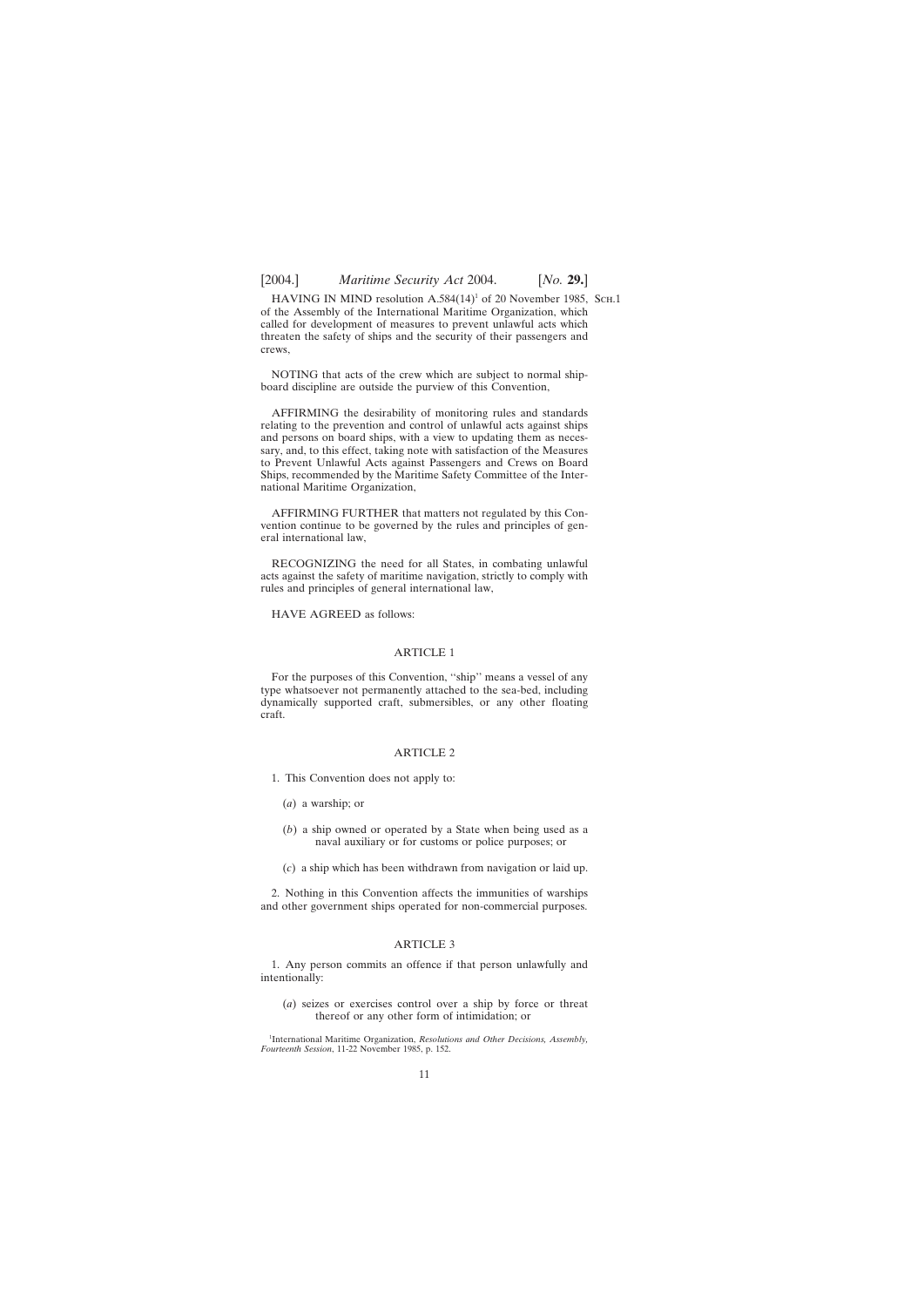SCH.1

- (*b*) performs an act of violence against a person on board a ship if that act is likely to endanger the safe navigation of that ship; or
- (*c*) destroys a ship or causes damage to a ship or to its cargo which is likely to endanger the safe navigation of that ship; or
- (*d*) places or causes to be placed on a ship, by any means whatsoever, a device or substance which is likely to destroy that ship, or cause damage to that ship or its cargo which endangers or is likely to endanger the safe navigation of that ship; or
- (*e*) destroys or seriously damages maritime navigational facilities or seriously interferes with their operation, if any such act is likely to endanger the safe navigation of a ship; or
- (*f*) communicates information which he knows to be false, thereby endangering the safe navigation of a ship; or
- (*g*) injures or kills any person, in connection with the commission or the attempted commission of any of the offences set forth in subparagraphs (*a*) to (*f*).
- 2. Any person also commits an offence if that person:
	- (*a*) attempts to commit any of the offences set forth in paragraph 1; or
	- (*b*) abets the commission of any of the offences set forth in paragraph 1 perpetrated by any person or is otherwise an accomplice of a person who commits such an offence; or
	- (*c*) threatens, with or without a condition, as is provided for under national law, aimed at compelling a physical or juridical person to do or refrain from doing any act, to commit any of the offences set forth in paragraph 1, subparagraphs (*b*), (*c*) and (*e*), if that threat is likely to endanger the safe navigation of the ship in question.

#### ARTICLE 4

1. This Convention applies if the ship is navigating or is scheduled to navigate into, through or from waters beyond the outer limit of the territorial sea of a single State, or the lateral limits of its territorial sea with adjacent States.

2. In cases where the convention does not apply pursuant to paragraph 1, it nevertheless applies when the offender or the alleged offender is found in the territory of a State Party other than the State referred to in paragraph 1.

# ARTICLE 5

Each State Party shall make the offences set forth in article 3 punishable by appropriate penalties which take into account the grave nature of those offences.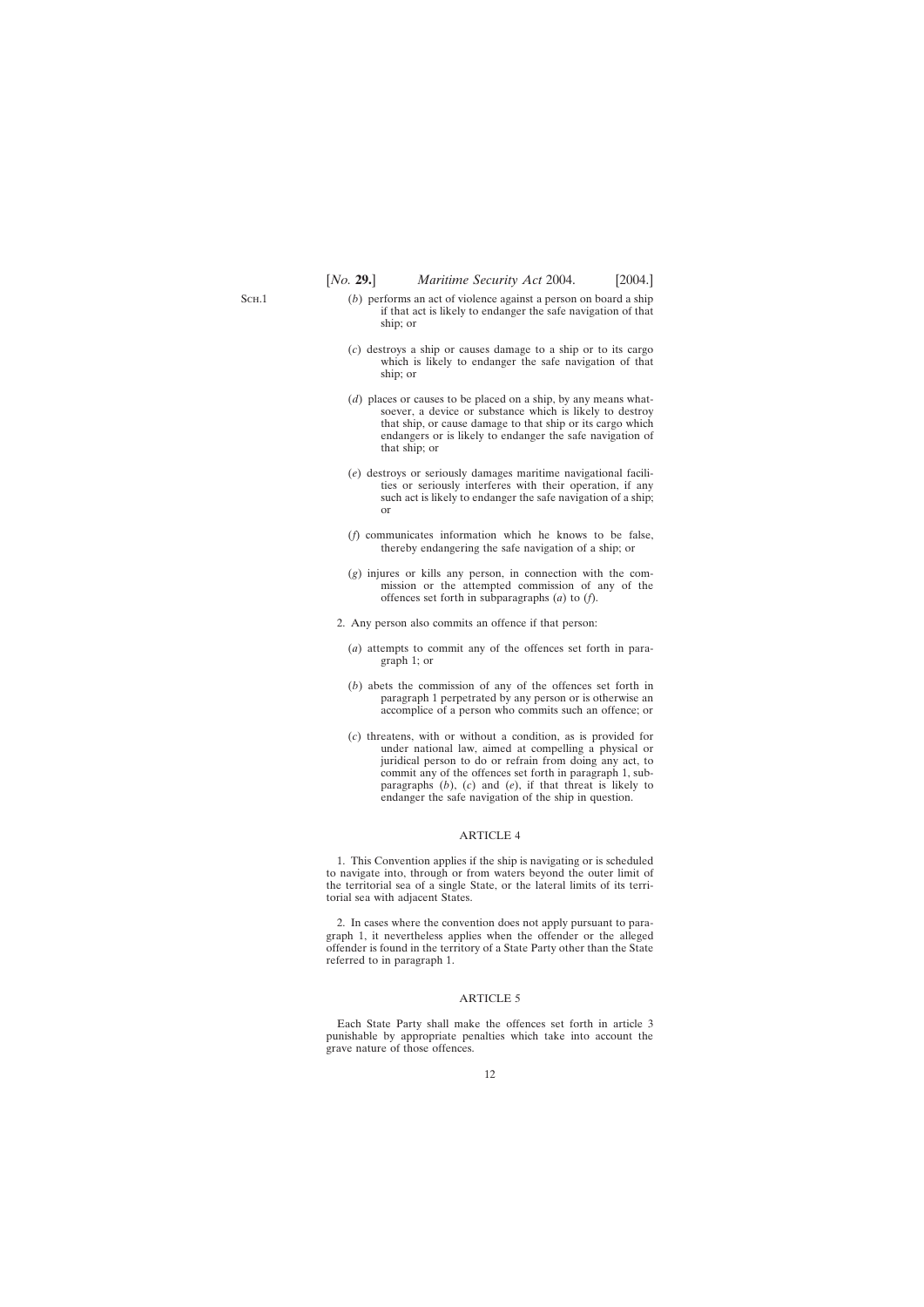S<sub>CH.1</sub>

1. Each State Party shall take such measures as may be necessary to establish its jurisdiction over the offences set forth in article 3 when the offence is committed:

- (*a*) against or on board a ship flying the flag of the State at the time the offence is committed; or
- (*b*) in the territory of that State, including its territorial sea; or
- (*c*) by a national of that State.

2. A State Party may also establish its jurisdiction over any such offence when:

- (*a*) it is committed by a stateless person whose habitual residence is in that State; or
- (*b*) during its commission a national of that State is seized, threatened, injured or killed; or
- (*c*) it is committed in an attempt to compel that State to do or abstain from doing any act.

3. Any State Party which has established jurisdiction mentioned in paragraph 2 shall notify the Secretary-General of the International Maritime Organization (hereinafter referred to as ''the Secretary-General''). If such State Party subsequently rescinds that jurisdiction, it shall notify the Secretary-General.

4. Each State Party shall take such measures as may be necessary to establish its jurisdiction over the offences set forth in article 3 in cases where the alleged offender is present in its territory and it does not extradite him to any of the States Parties which have established their jurisdiction in accordance with paragraphs 1 and 2 of this article.

5. This Convention does not exclude any criminal jurisdiction exercised in accordance with national law.

# ARTICLE 7

1. Upon being satisfied that the circumstances so warrant, any State Party in the territory of which the offender or the alleged offender is present shall, in accordance with its law, take him into custody or take other measures to ensure his presence for such time as is necessary to enable any criminal or extradition proceedings to be instituted.

2. Such State shall immediately make a preliminary inquiry into the facts, in accordance with its own legislation.

3. Any person regarding whom the measures referred to in paragraph 1 are being taken shall be entitled to:

(*a*) communicate without delay with the nearest appropriate representative of the State of which he is a national or which is otherwise entitled to establish such communication or, if he is a stateless person, the State in the territory of which he has his habitual residence;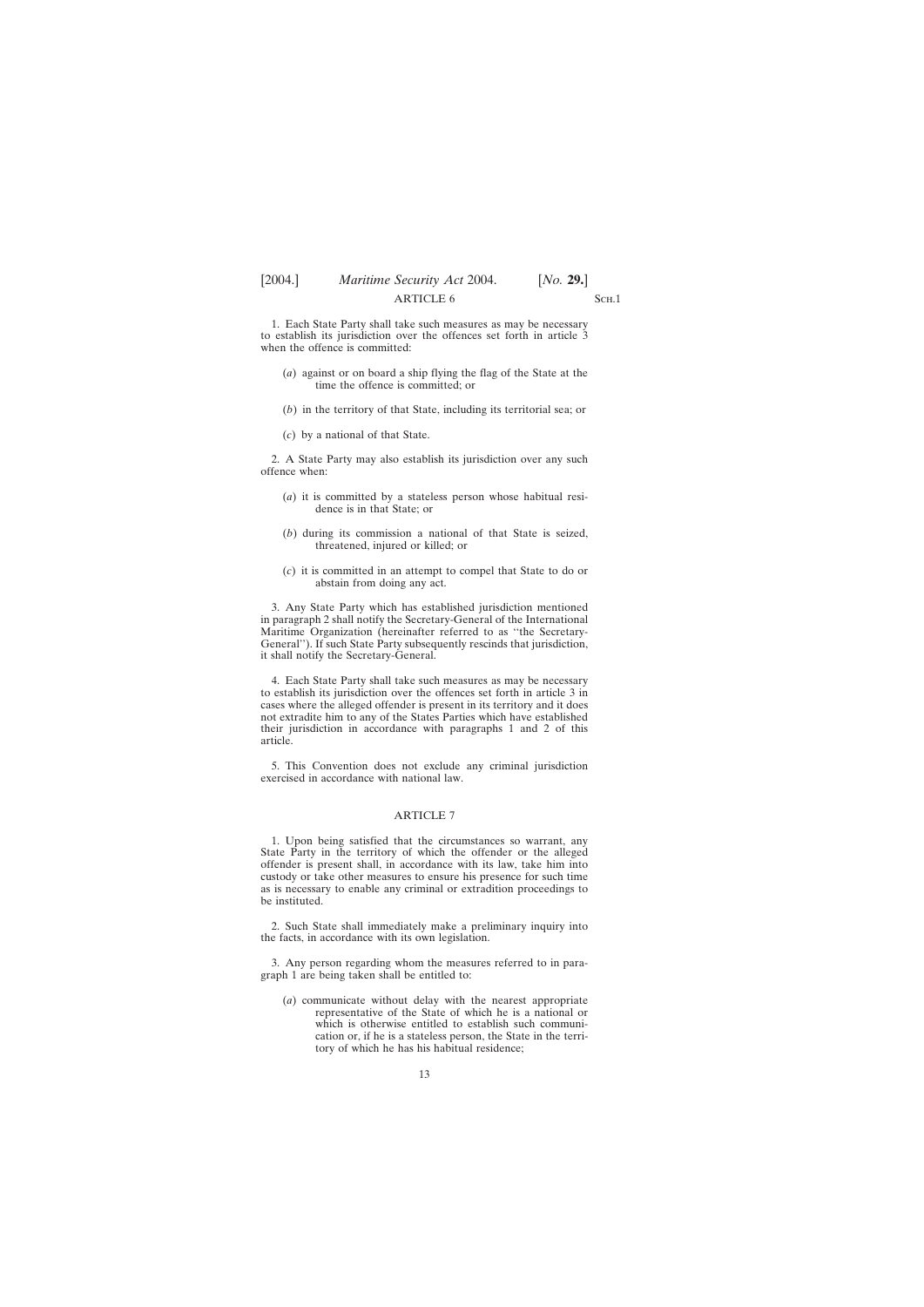S<sub>CH</sub><sub>1</sub>

#### (*b*) be visited by a representative of that State.

4. The rights referred to in paragraph 3 shall be exercised in conformity with the laws and regulations of the State in the territory of which the offender or the alleged offender is present, subject to the proviso that the said laws and regulations must enable full effect to be given to the purposes for which the rights accorded under paragraph 3 are intended.

5. When a State Party, pursuant to this article, has taken a person into custody, it shall immediately notify the States which have established jurisdiction in accordance with article 6, paragraph 1 and, if it considers it advisable, any other interested States, of the fact that such person is in custody and of the circumstances which warrant his detention. The State which makes the preliminary inquiry contemplated in paragraph 2 of this article shall promptly report its findings to the said States and shall indicate whether it intends to exercise jurisdiction.

#### ARTICLE 8

1. The master of a ship of a State Party (the ''flag state'') may deliver to the authorities of any other State Party (the ''receiving State'') any person who he has reasonable grounds to believe has committed one of the offences set forth in article 3.

2. The flag State shall ensure that the master of its ship is obliged, whenever practicable, and if possible before entering the territorial sea of the receiving State carrying on board any person whom the master intends to deliver in accordance with paragraph 1, to give notfication to the authorities of the receiving State of his intention to deliver such person and the reasons therefor.

3. The receiving State shall accept the delivery, except where it has grounds to consider that the Convention is not applicable to the acts giving rise to the delivery, and shall proceed in accordance with the provisions of article 7. Any refusal to accept a delivery shall be accompanied by a statement of the reason for refusal.

4. The flag State shall ensure that the master of its ship is obliged to furnish the authorities of the receiving State with the evidence in the master's possession which pertains to the alleged offence.

5. A receiving State which has accepted the delivery of a person in accordance with paragraph 3 may, in turn, request the flag State to accept delivery of that person. The flag State shall consider any such request, and if it accedes to the request it shall proceed in accordance with article 7. If the flag State declines a request, it shall furnish the receiving State with a statement of the reasons therefor.

#### ARTICLE 9

Nothing in this Convention shall affect in any way the rules of international law pertaining to the competence of States to exercise investigative or enforcement jurisdiction on board ships not flying their flag.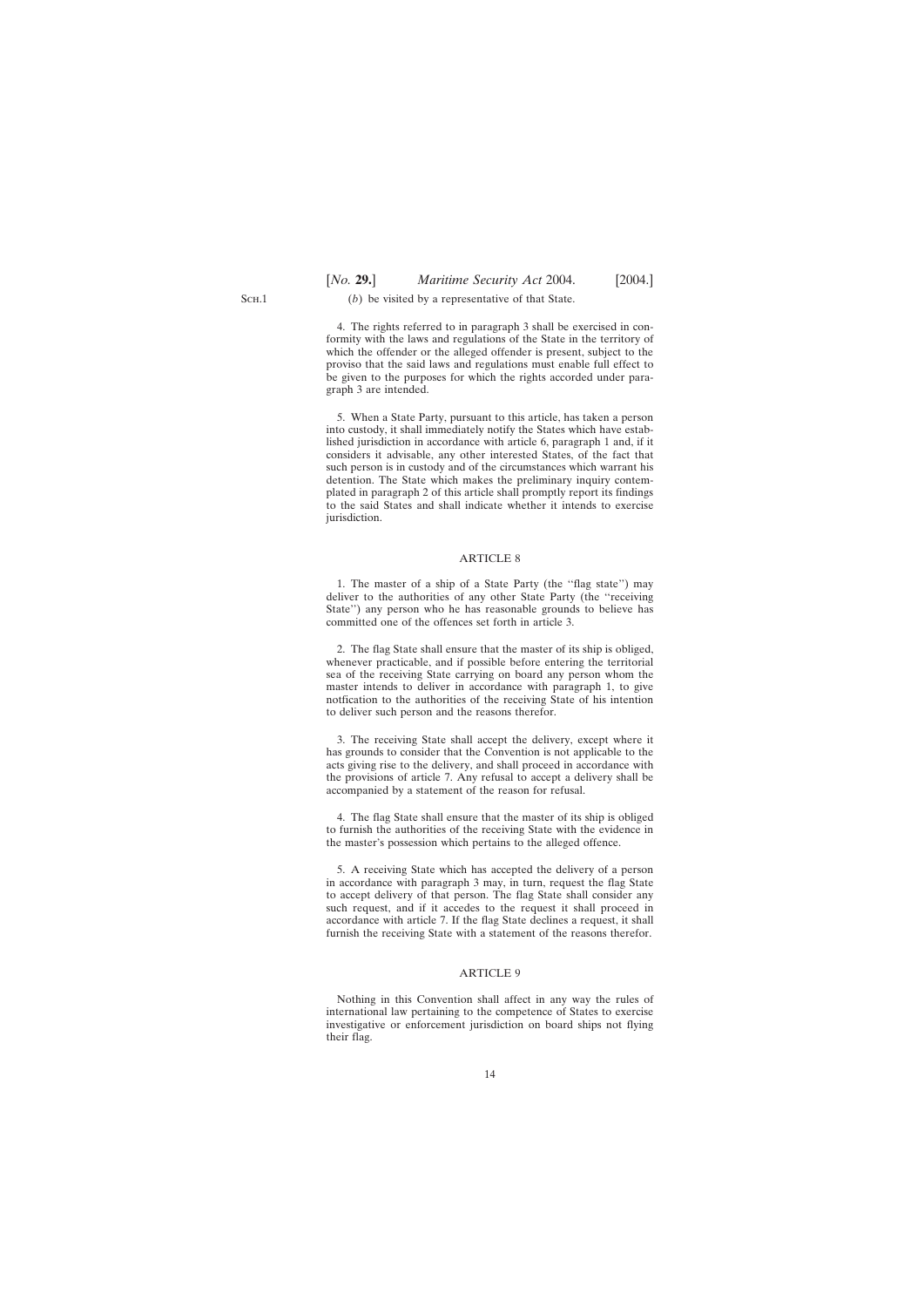S<sub>CH.1</sub>

1. The State Party in the territory of which the offender or the alleged offender is found shall, in cases to which article 6 applies, if it does not extradite him, be obliged, without exception whatsoever and whether or not the offence was committed in its territory, to submit the case without delay to its competent authorities for the purpose of prosecution, through proceedings in accordance with the laws of that State. Those authorities shall take their decision in the same manner as in the case of any other offence of a grave nature under the law of that State.

2. Any person regarding whom proceedings are being carried out in connection with any of the offences set forth in article 3 shall be guaranteed fair treatment at all stages of the proceedings, including enjoyment of all the rights and guarantees provided for such proceedings by the law of the State in the territory of which he is present.

#### ARTICLE 11

1. The offences set forth in article 3 shall be deemed to be included as extraditable offences in any extradition treaty existing between any of the States Parties. States Parties undertake to include such offences as extraditable offences in every extradition treaty to be concluded between them.

2. If a State Party which makes extradition conditional on the existence of a treaty receives a request for extradition from another State Party with which it has no extradition treaty, the requested State Party may, at its option, consider this Convention as a legal basis for extradition in respect of the offences set forth in article 3. Extradition shall be subject to the other conditions provided by the law of the requested State Party.

3. States Parties which do not make extradition conditional on the existence of a treaty shall recognize the offences set forth in article 3 as extraditable offences between themselves, subject to the conditions provided by the law of the requested State.

4. If necessary, the offences set forth in article 3 shall be treated, for the purposes of extradition between States Parties, as if they had been committed not only in the place in which they occurred but also in a place within the jurisdiction of the State Party requesting extradition.

5. A State Party which receives more than one request for extradition from States which have established jurisdiction in accordance with article 6 and which decides not to prosecute shall, in selecting the State to which the offender or alleged offender is to be extradited, pay due regard to the interests and responsibilities of the State Party whose flag the ship was flying at the time of the commission of the offence.

6. In considering a request for the extradition of an alleged offender pursuant to this Convention, the requested State shall pay due regard to whether his rights as set forth in article 7, paragraph 3, can be effected in the requesting State.

7. With respect to the offences as defined in this Convention, the provisions of all extradition treaties and arrangements applicable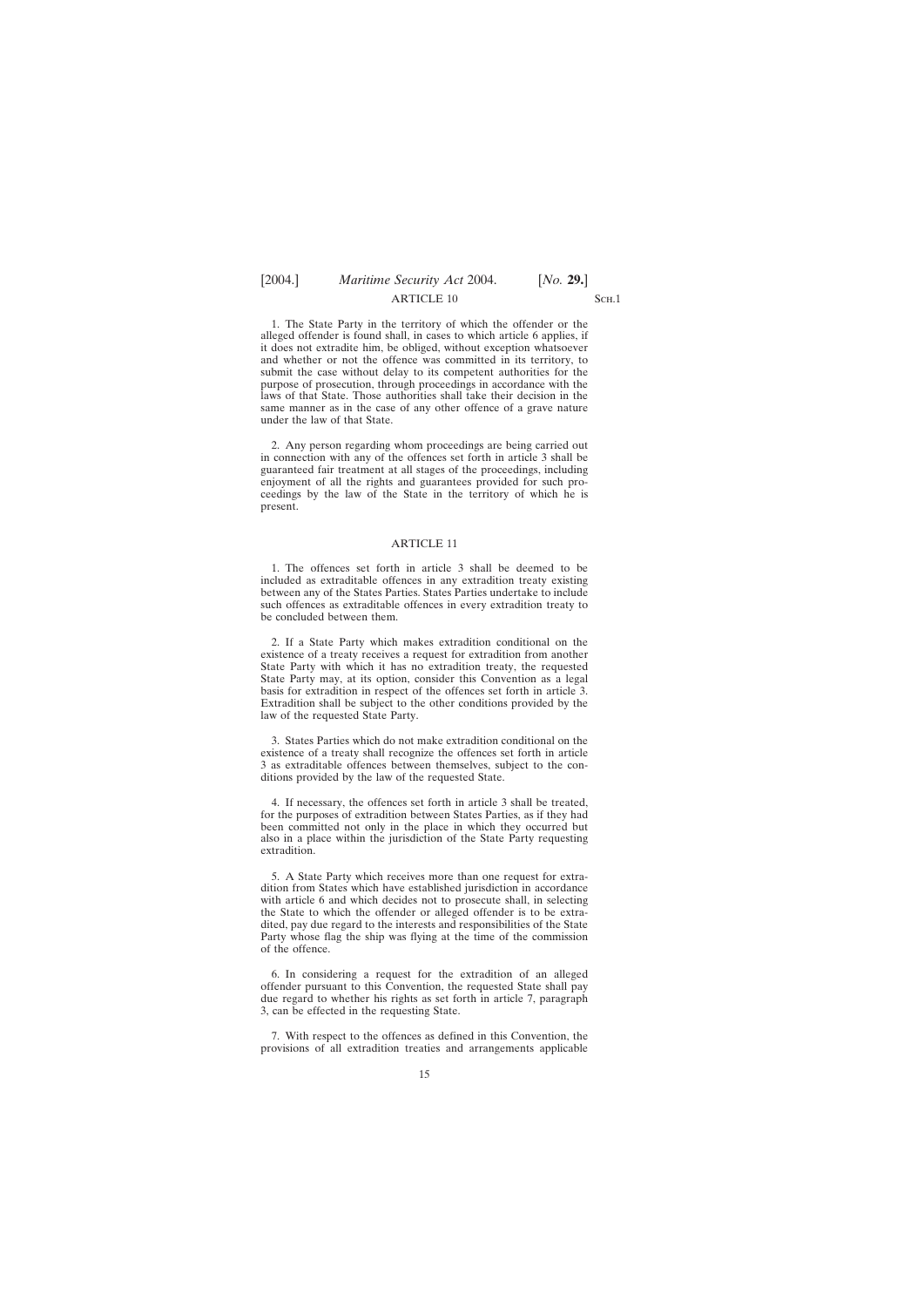SCH.1

between States Parties are modified as between States Parties to the extent that they are incompatible with this Convention.

# ARTICLE 12

1. State Parties shall afford one another the greatest measure of assistance in connection with criminal proceedings brought in respect of the offences set forth in article 3, including assistance in obtaining evidence at their disposal necessary for the proceedings.

2. States Parties shall carry out their obligations under paragraph 1 in conformity with any treaties on mutual assistance that may exist between them. In the absence of such treaties, States Parties shall afford each other assistance in accordance with their national law.

# ARTICLE 13

1. States Parties shall co-operate in the prevention of the offences set forth in article 3, particularly by:

- (*a*) taking all practicable measures to prevent preparations in their respective territories for the commission of those offences within or outside their territories;
- (*b*) exchanging information in accordance with their national law, and co-ordinating administrative and other measures taken as appropriate to prevent the commission of offences set forth in article 3.

2. When, due to the commission of an offence set forth in article 3, the passage of a ship has been delayed or interrupted, any State Party in whose territory the ship or passengers or crew are present shall be bound to exercise all possible efforts to avoid a ship, its passengers, crew or cargo being unduly detained or delayed.

#### ARTICLE 14

Any State Party having reason to believe that an offence set forth in article 3 will be committed shall, in accordance with its national law, furnish as promptly as possible any relevant information in its possession to those States which it believes would be the States having established jurisdiction in accordance with article 6.

# ARTICLE 15

1. Each State Party shall, in accordance with its national law, provide to the Secretary-General, as promptly as possible, any relevant information in its possession concerning:

- (*a*) the circumstances of the offence;
- (*b*) the action taken pursuant to article 13, paragraph 2;
- (*c*) the measure taken in relation to the offender or the alleged offender and, in particular, the results of any extradition proceedings or other legal proceedings.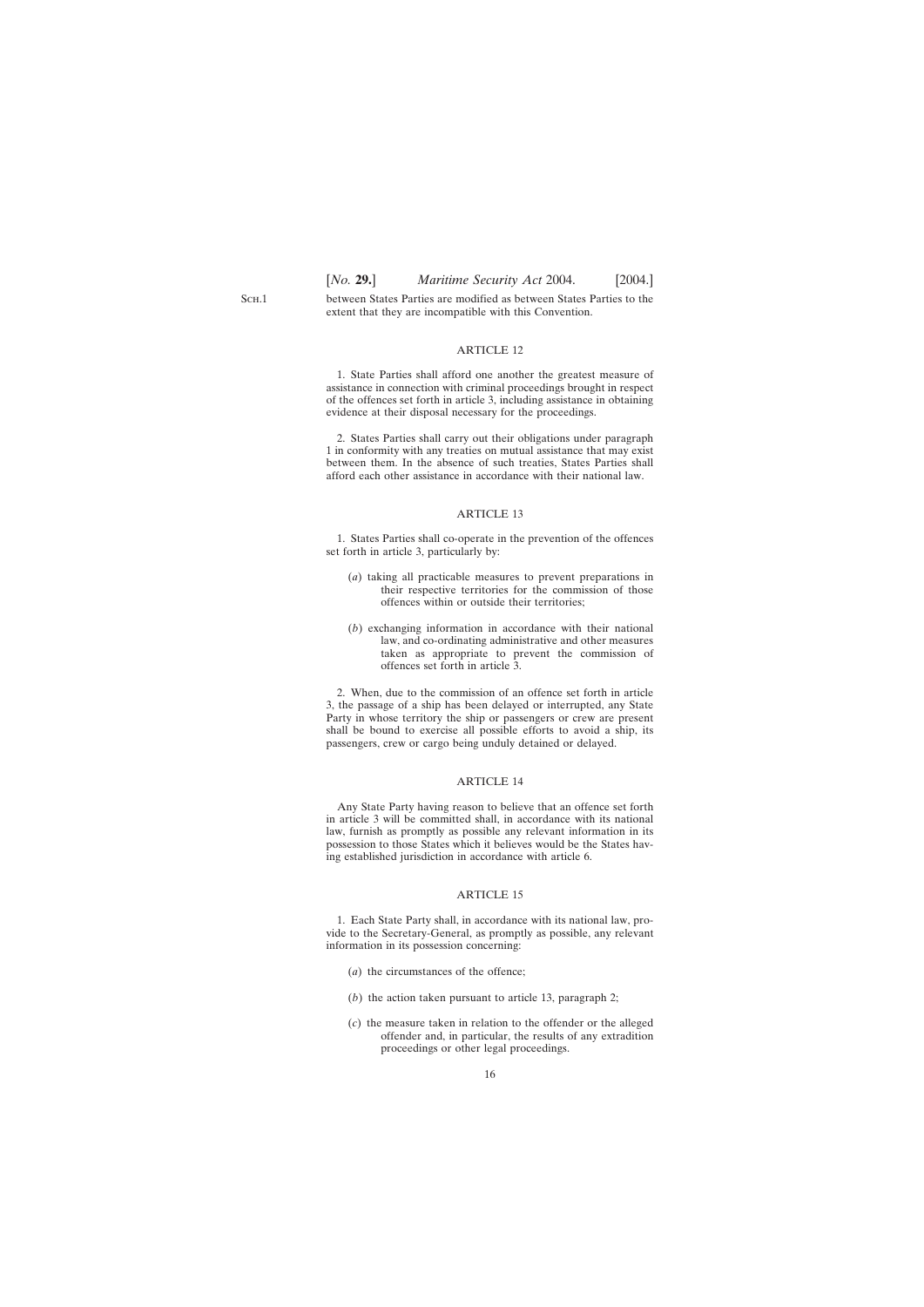2. The State Party where the alleged offender is prosecuted shall, SCH.1 in accordance with its national law, communicate the final outcome of the proceedings to the Secretary-General.

3. The information transmitted in accordance with paragraphs 1 and 2 shall be communicated by the Secretary-General to all States Parties, to Members of the International Maritime Organization (hereinafter referred to as ''the Organization''), to the other States concerned, and to the appropriate international intergovernmental organizations.

# ARTICLE 16

1. Any dispute between two or more States Parties concerning the interpretation or application of this Convention which cannot be settled through negotiation within a reasonable time shall, at the request of one of them, be submitted to arbitration. If, within six months from the date of the request for arbitration, the parties are unable to agree on the organization of the arbitration any one of those parties may refer the dispute to the International Court of Justice by request in conformity with the Statute of the Court.

2. Each State may at the time of signature or ratification, acceptance or approval of this Convention or accession thereto, declare that it does not consider itself bound by any or all of the provisions of paragraph 1. The other States Parties shall not be bound by those provisions with respect to any State Party which has made such a reservation.

3. Any State which has made a reservation in accordance with paragraph 2 may, at any time, withdraw that reservation by notification to the Secretary-General.

#### ARTICLE 17

1. This Convention shall be open for signature at Rome on 10 March 1988 by States participating in the International Conference on the Suppression of Unlawful Acts against the Safety of Maritime Navigation and at the Headquarters of the Organization by all States from 14 March 1988 to 9 March 1989. It shall thereafter remain open for accession.

2. States may express their consent to be bound by this Convention by:

- (*a*) signature without reservation as to ratification, acceptance or approval; or
- (*b*) signature subject to ratification, acceptance or approval, followed by ratification, acceptance or approval; or
- (*c*) accession.

3. Ratification, acceptance, approval or accession shall be effected by the deposit of an instrument to that effect with the Secretary-General.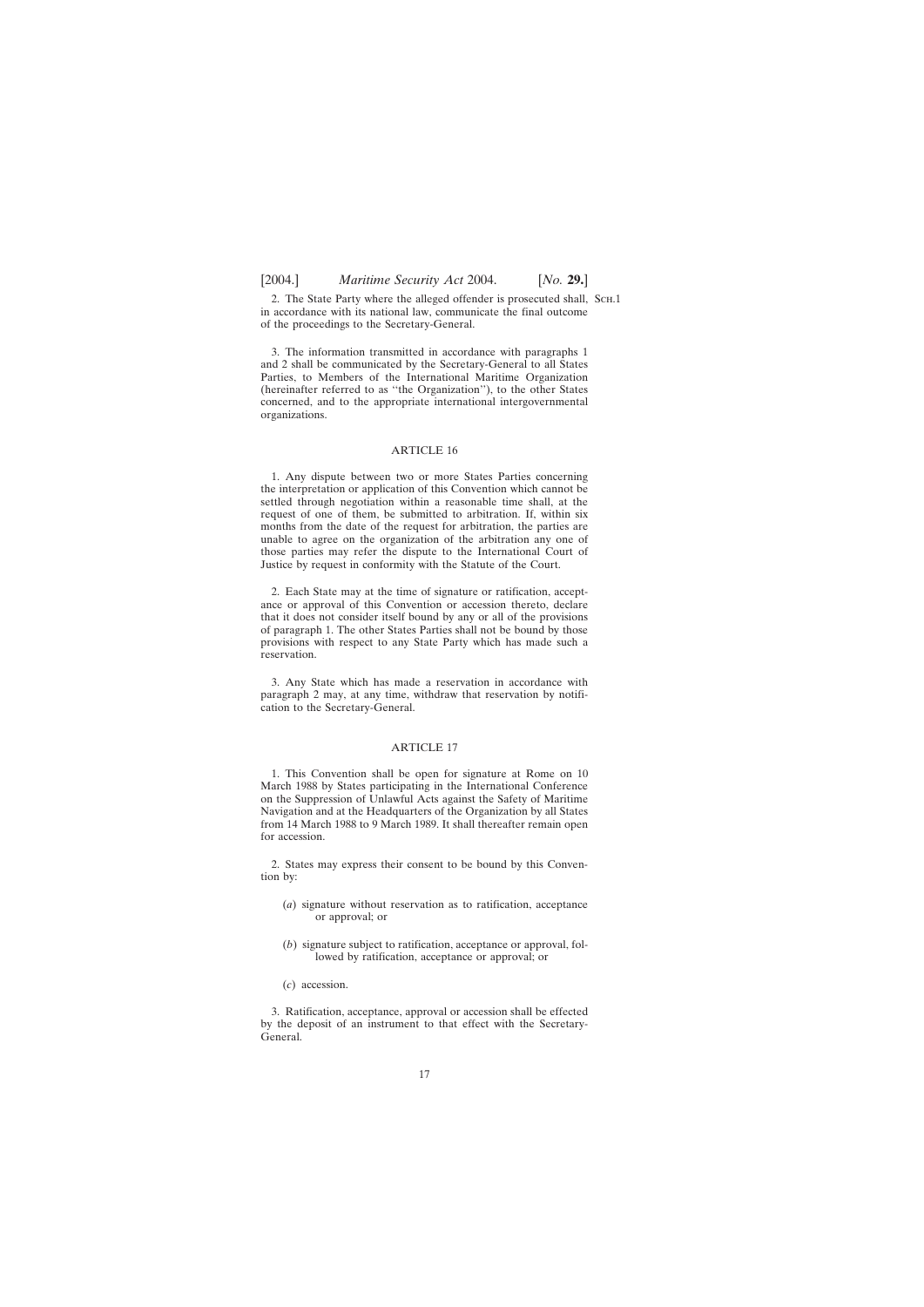1. This Convention shall enter into force ninety days following the date on which fifteen States have either signed it without reservation as to ratification, acceptance or approval, or have deposited an instrument of ratification, acceptance, approval or accession in respect thereof.

2. For a State which deposits an instrument of ratification, acceptance, approval or accession in respect of this Convention after the conditions for entry into force thereof have been met, the ratification, acceptance, approval or accession shall take effect ninety days after the date of such deposit.

# ARTICLE 19

1. This Convention may be denounced by any State Party at any time after the expiry of one year from the date on which this Convention enters into force for that State.

2. Denunciation shall be effected by the deposit of an instrument of denunciation with the Secretary-General.

3. A denunciation shall take effect one year, or such longer period as may be specified in the instrument of denunciation, after the receipt of the instrument of denunciation by the Secretary-General.

#### ARTICLE 20

1. A conference for the purpose of revising or amending this Convention may be convened by the Organization.

2. The Secretary-General shall convene a conference of the States Parties to this Convention for revising or amending the Convention, at the request of one third of the States Parties, or ten States Parties, whichever is the higher figure.

3. Any instrument of ratification, acceptance, approval or accession deposited after the date of entry into force of an amendment to this Convention shall be deemed to apply to the Convention as amended.

# ARTICLE 21

- 1. This Convention shall be deposited with the Secretary-General.
- 2. The Secretary-General shall:
	- (*a*) inform all States which have signed this Convention or acceded thereto, and all Members of the Organization, of:
		- (i) each new signature or deposit of an instrument of ratification, acceptance, approval or accession together with the date thereof;
		- (ii) the date of the entry into force of this Convention;
		- (iii) the deposit of any instrument of denunciation of this Convention together with the date on which it is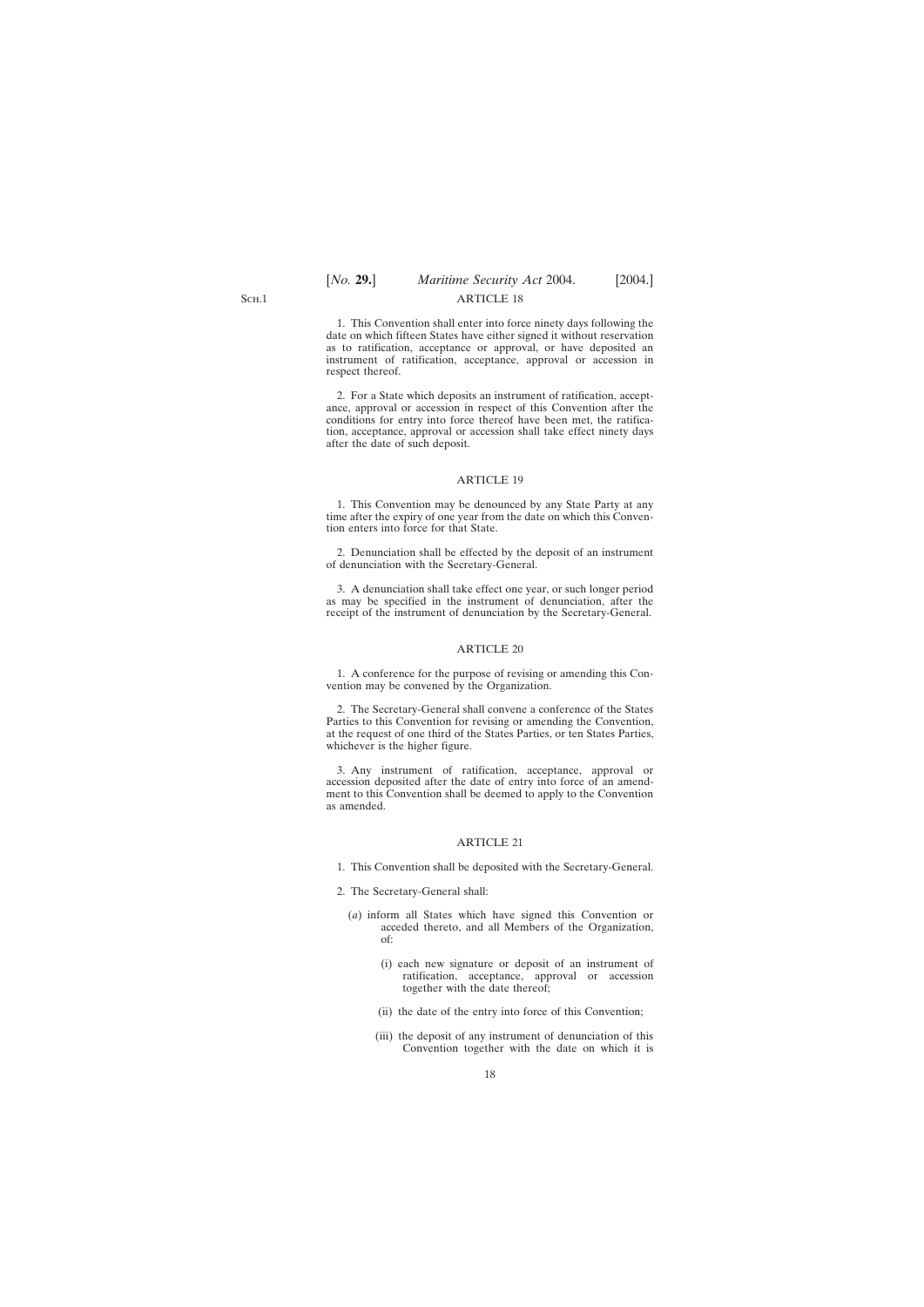received and the date on which the denunciation Sch.1 takes effect;

- (iv) the receipt of any declaration or notification made under this Convention;
- (*b*) transmit certified true copies of this Convention to all States which have signed this Convention or acceded thereto.

3. As soon as this Convention enters into force, a certified true copy thereof shall be transmitted by the Depositary to the Secretary-General of the United Nations for registration and publication in accordance with Article 102 of the Charter of the United Nations.

#### ARTICLE 22

This Convention is established in a single original in the Arabic, Chinese, English, French, Russian and Spanish languages, each text being equally authentic.

IN WITNESS WHEREOF the undersigned being duly authorized by their respective Governments for that purpose have signed this Convention.

DONE AT ROME this tenth day of March one thousand nine hundred and eighty-eight.

*[Here follow signatures on behalf of certain States]*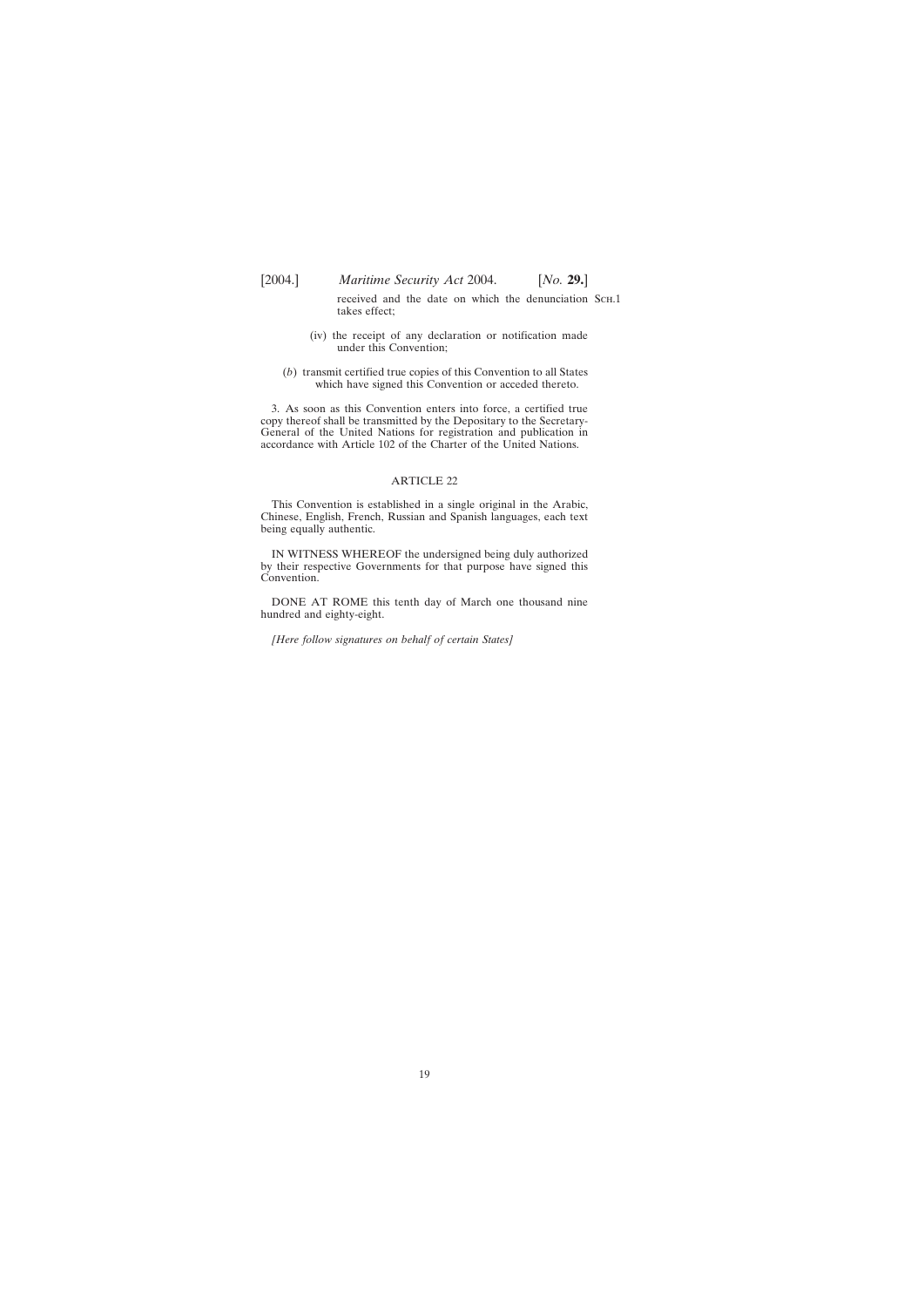<span id="page-19-0"></span>*Section 1.*

Protocol for the suppression of unlawful acts against the safety of fixed platforms located on the continental shelf, done at Rome on 10 March 1988

The States Parties to this Protocol,

BEING PARTIES to the Convention for the Suppression of Unlawful Acts against the Safety of Maritime Navigation,

RECOGNIZING that the reasons for which the Convention was elaborated also apply to fixed platforms located on the continental shelf,

TAKING ACCOUNT of the provisions of the Convention,

AFFIRMING that matters not regulated by this Protocol continue to be governed by the rules and principles of general international law,

HAVE AGREED as follows:

# ARTICLE 1

1. The provisions of articles 5 and 7 and of articles 10 to 16 of the Convention for the Suppression of Unlawful Acts against the Safety of Maritime Navigation (hereinafter referred to as ''the Convention'') shall also apply *mutatis mutandis* to the offences set forth in article 2 of this Protocol where such offences are committed on board or against fixed platforms located on the continental shelf.

2. In cases where this Protocol does not apply pursuant to paragraph 1, it nevertheless applies when the offender or the alleged offender is found in the territory of a State Party other than the State in whose internal waters or territorial sea the fixed platform is located.

3. For the purposes of this Protocol, ''fixed platform'' means an artificial island, installation or structure permanently attached to the sea-bed for the purpose of exploration or exploitation of resources or for other economic purposes.

#### ARTICLE 2

1. Any person commits an offence if that person unlawfully and intentionally:

- (*a*) seizes or exercises control over a fixed platform by force or threat thereof or any other form of intimidation; or
- (*b*) performs an act of violence against a person on board a fixed platform if that act is likely to endanger its safety; or
- (*c*) destroys a fixed platform or causes damage to it which is likely to endanger its safety; or
- (*d*) places or causes to be placed on a fixed platform, by any means whatsoever, a device or substance which is likely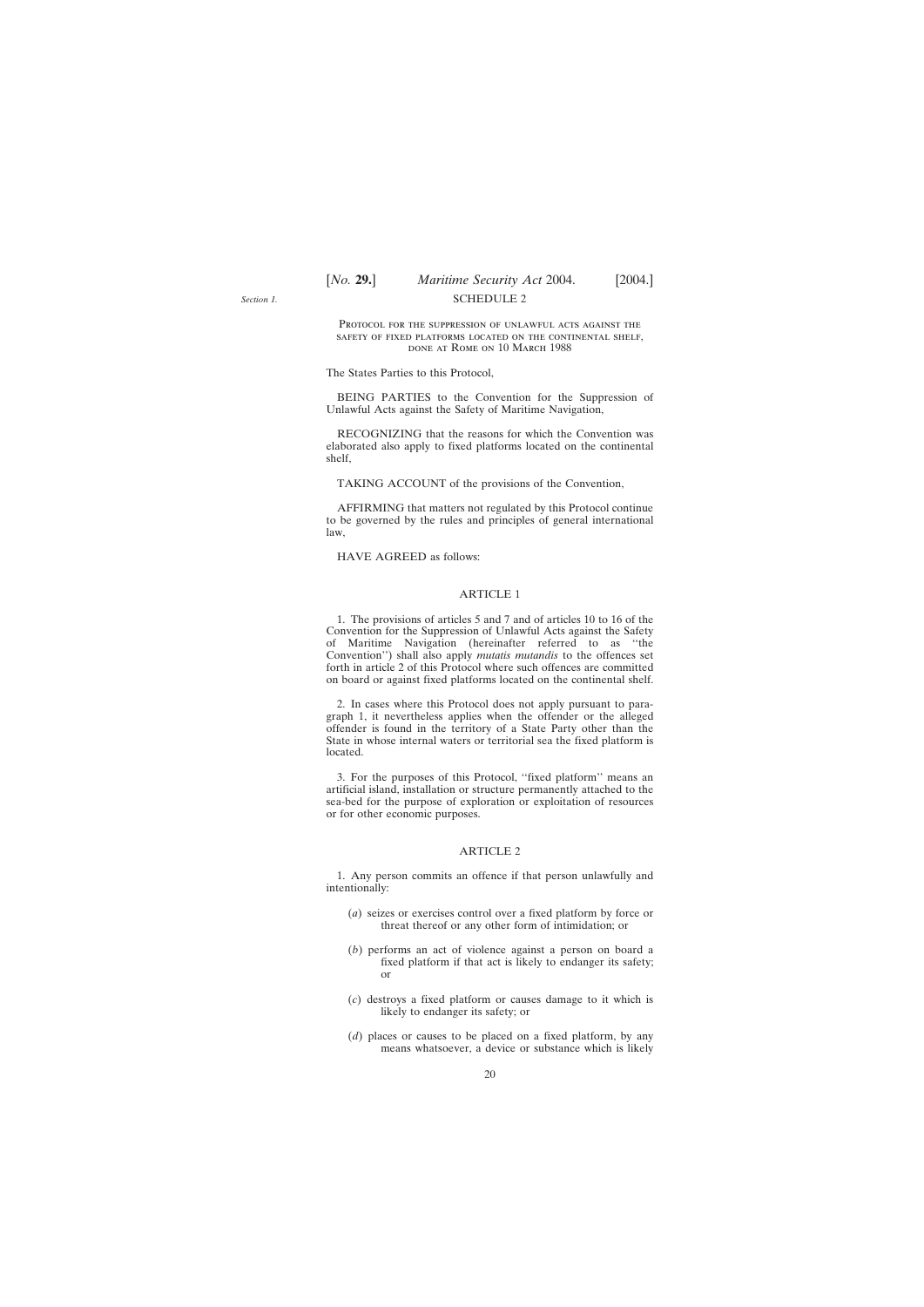to destroy that fixed platform or likely to endanger its Sch.2safety; or

- (*e*) injures or kills any person in connection with the commission or the attempted commission of any of the offences set forth in subparagraphs (*a*) to (*d*).
- 2. Any person also commits an offence if that person:
	- (*a*) attempts to commit any of the offences set forth in paragraph 1; or
	- (*b*) abets the commisison of any such offences perpetrated by any person or is otherwise an accomplice of a person who commits such an offence; or
	- (*c*) threatens, with or without a condition, as is provided for under national law, aimed at compelling a physical or juridical person to do or refrain from doing any act, to commit any of the offences set forth in paragraph 1, subparagraphs (*b*) and (*c*), if that threat is likely to endanger the safety of the fixed platform.

# ARTICLE 3

1. Each State Party shall take such measures as may be necessary to establish its jurisdiction over the offences set forth in article 2 when the offence is committed:

- (*a*) against or on board a fixed platform while it is lcoated on the continental shelf of that State; or
- (*b*) by a national of that State.

2. A State Party may also establish its jurisdiction over any such offence when:

- (*a*) it is committed by a stateless person whose habitual residence is in that State;
- (*b*) during its commission a national of that State is seized, threatened, injured or killed; or
- (*c*) it is committed in an attempt to compel that State to do or abstain from doing any act.

3. Any State Party which has established jurisdiction mentioned in paragraph 2 shall notify the Secretary-General of the International Maritime Organization (hereinafter referred to as ''the Secretary-General''). If such State Party subsequently rescinds that jurisdiction, it shall notify the Secretary-General.

4. Each State Party shall take such measures as may be necessary to establish its jurisdiction over the offences set forth in article 2 in cases where the alleged offender is present in its territory and it does not extradite him to any of the States Parties which have established their jurisdiction in accordance with paragraph 1 and 2 of this article.

5. This Protocol does not exclude any criminal jurisdiction exercised in accordance with national law.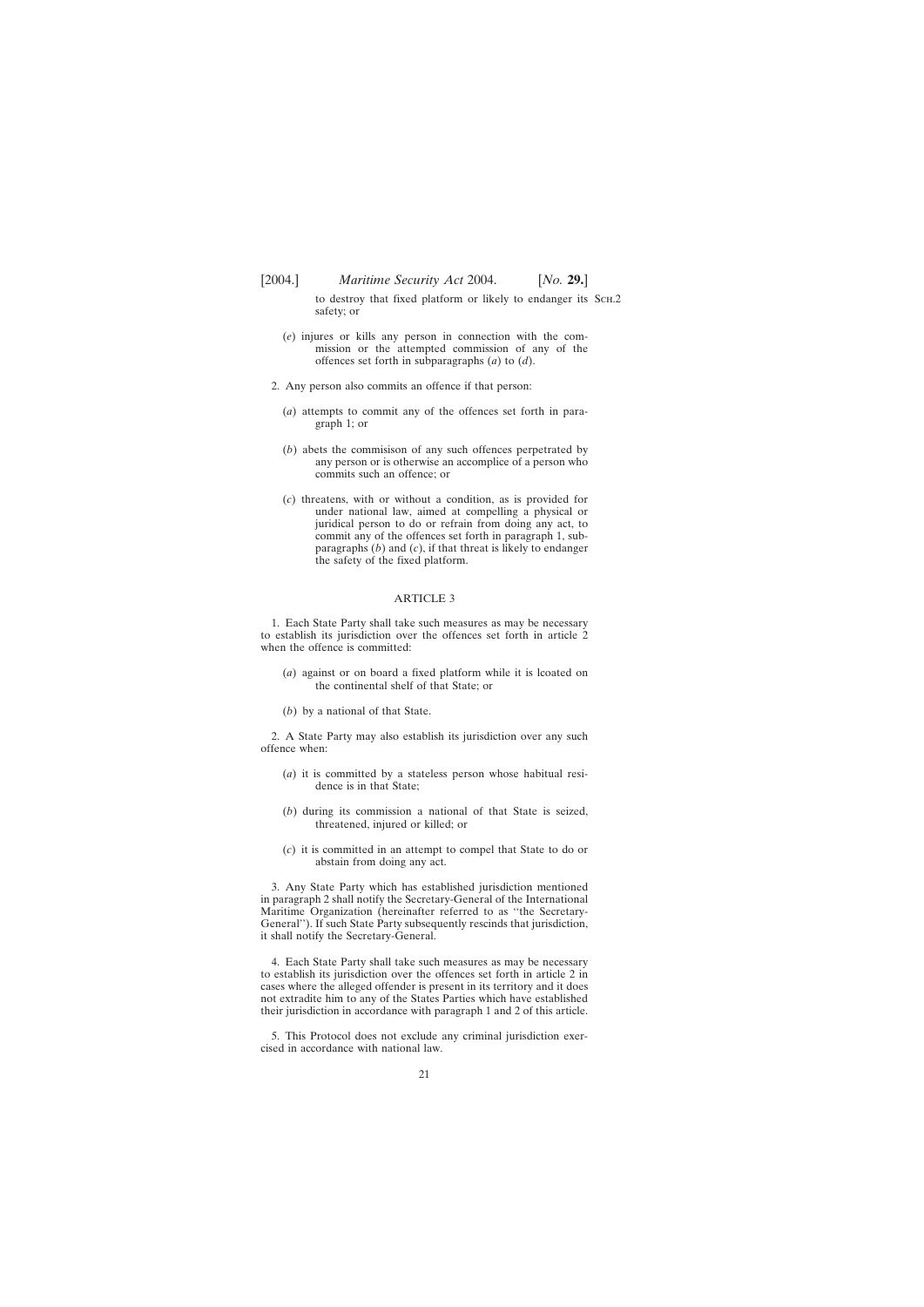SCH<sub>2</sub>

Nothing in this Protocol shall affect in any way the rules of international law pertaining to fixed platforms located on the continental shelf.

# ARTICLE 5

1. This Protocol shall be open for signature at Rome on 10 March 1988 and at the Headquarters of the International Maritime Organization (hereinafter referred to as ''the Organization'') from 14 March 1988 to 9 March 1989 by any State which has signed the Convention. It shall thereafter remain open for accession.

2. States may express their consent to be bound by this Protocol by:

- (*a*) signature without reservation as to ratification, acceptance or approval; or
- (*b*) signature subject to ratification, acceptance or approval, followed by ratification, acceptance or approval; or
- (*c*) accession.

3. Ratification, acceptance, approval or accession shall be effected by the deposit of an instrument to that effect with the Secretary-General.

4. Only a State which has signed the Convention without reservation as to ratification, acceptance or approval, or has ratified, accepted, approved or acceded to the Convention may become a Party to this Protocol.

## ARTICLE 6

1. This Protocol shall enter into force ninety days following the date on which three States have either signed it without reservation as to ratification, acceptance or approval, or have deposited an instrument of ratification, acceptance, approval or accession in respect thereof. However, this Protocol shall not enter into force before the Convention has entered into force.

2. For a State which deposits an instrument of ratification, acceptance, approval or accession in respect of this protocol after the conditions for entry into force thereof have been met, the ratification, acceptance, approval or accession shall take effect ninety days after the date of such deposit.

# ARTICLE 7

1. This Protocol may be denounced by any State Party at any time after the expiry of one year from the date on which this Protocol enters into force for that State.

2. Denunciation shall be effected by the deposit of an instrument of denunciation with the Secretary-General.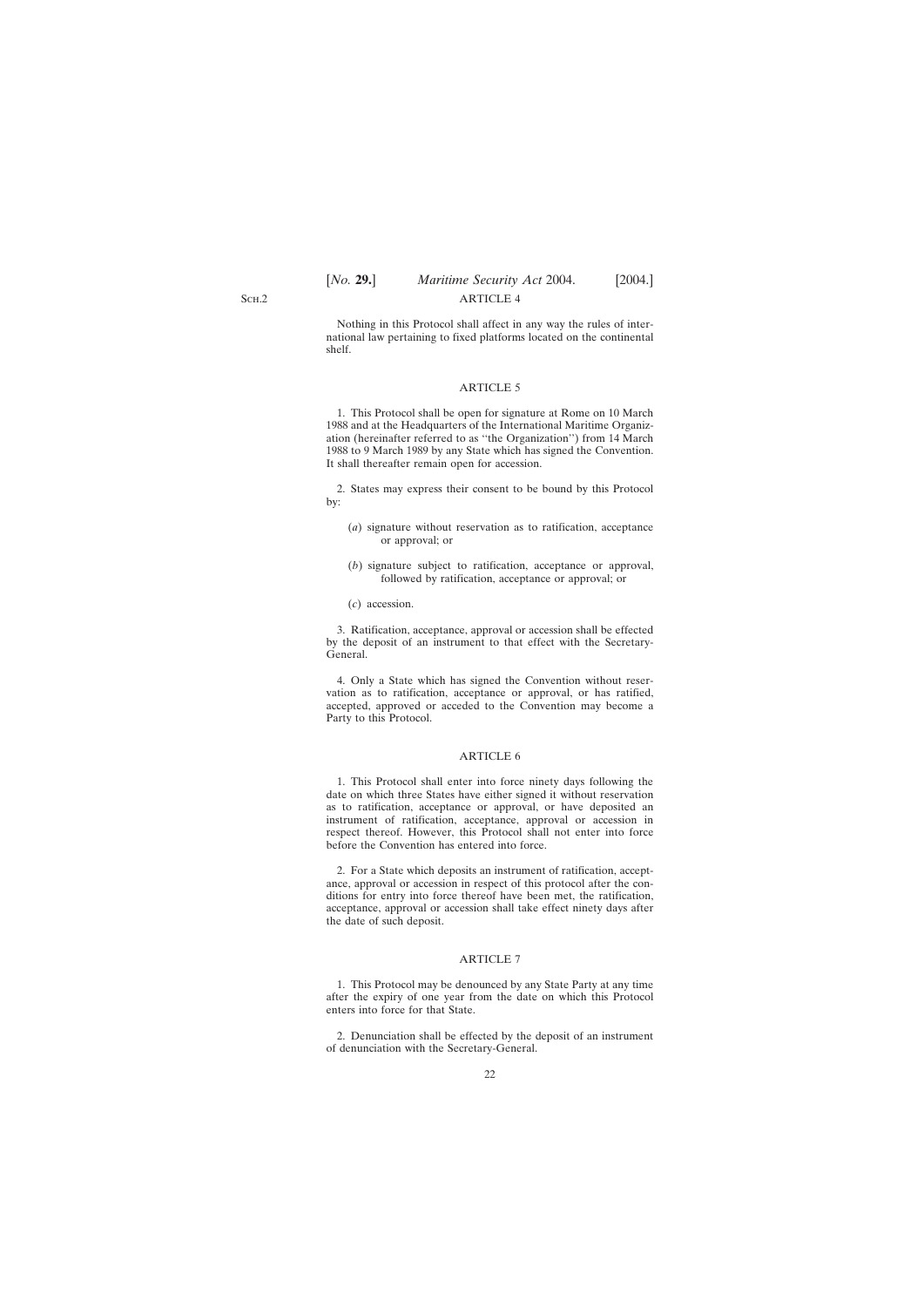3. A denunciation shall take effect one year, or such longer period Sch.2as may be specified in the instrument of dencunciation, after the receipt of the instrument of denunciation by the Secretary-General.

4. A denunciation of the Convention by a State Party shall be deemed to be a denunciation of this Protocol by that Party.

### $ARTICLE 8$

1. A conference for the purpose of revising or amending this Protocol may be convened by the Organization.

2. The Secretary-General shall convene a conference of the States Parties to this Protocol for revising or amending the Protocol, at the request of one third of the States Parties, or five States Parties, whichever is the higher figure.

3. Any instrument of ratification, acceptance, approval or accession deposited after the date of entry into force of an amendment to this Protocol shall be deemed to apply to the Protocol as amended.

#### ARTICLE 9

- 1. This Protocol shall be deposited with the Secretary-General.
- 2. The Secretary-General shall:
	- (*a*) inform all States which have signed this Protocol or acceded thereto, and all Members of the Organization, of:
		- (i) each new signature or deposit of an instrument of ratification, acceptance, approval or accession, together with the date thereof;
		- (ii) the date of entry into force of this Protocol;
		- (iii) the deposit of any instrument of denunciation of this Protocol together with the date on which it is received and the date on which the denunciation takes effect;
		- (iv) the receipt of any declaration or notification made under this Protocol or under the Convention, concerning this Protocol;
	- (*c*) transmit certified true copies of this Protocol to all States which have signed this Protocol or acceded thereto.

3. As soon as this Protocol enters into force, a certified true copy thereof shall be transmitted by the Depositary to the Secretary-General of the United Nations for registration and publication in accordance with Article 102 of the Charter of the United Nations.

# ARTICLE 10

This Protocol is established in a single original in the Arabic, Chinese, English, French, Russian and Spanish languages, each text being equally authentic.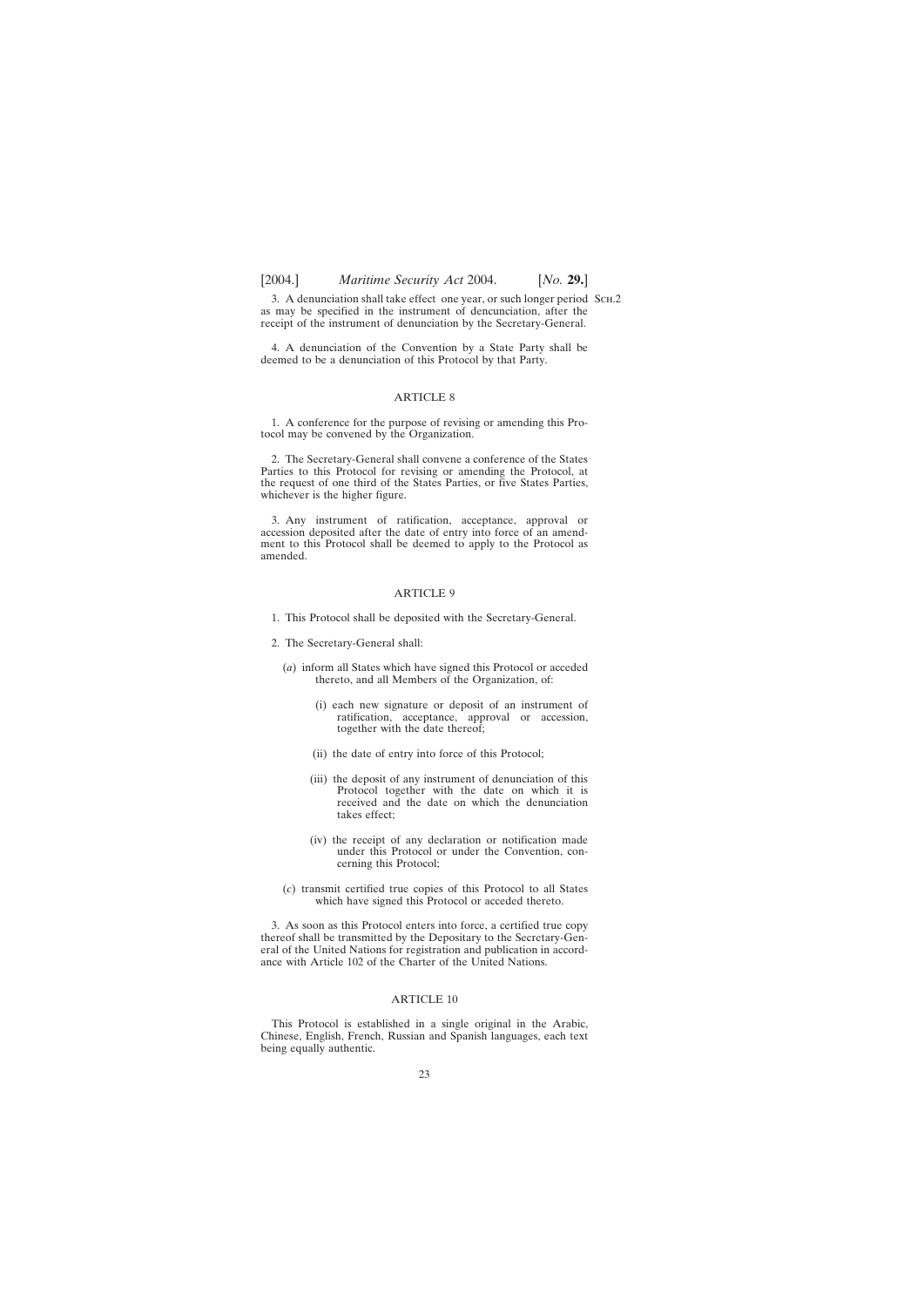[*No.* **29.**] *Maritime Security Act* 2004. [2004.]

Sch.2

IN WITNESS WHEREOF the undersigned, being duly authorized by their respective Governments for that purpose, have signed this Protocol.

DONE AT ROME this tenth day of March one thousand nine hundred and eighty-eight.

*[Here follow signatures on behalf of certain States]*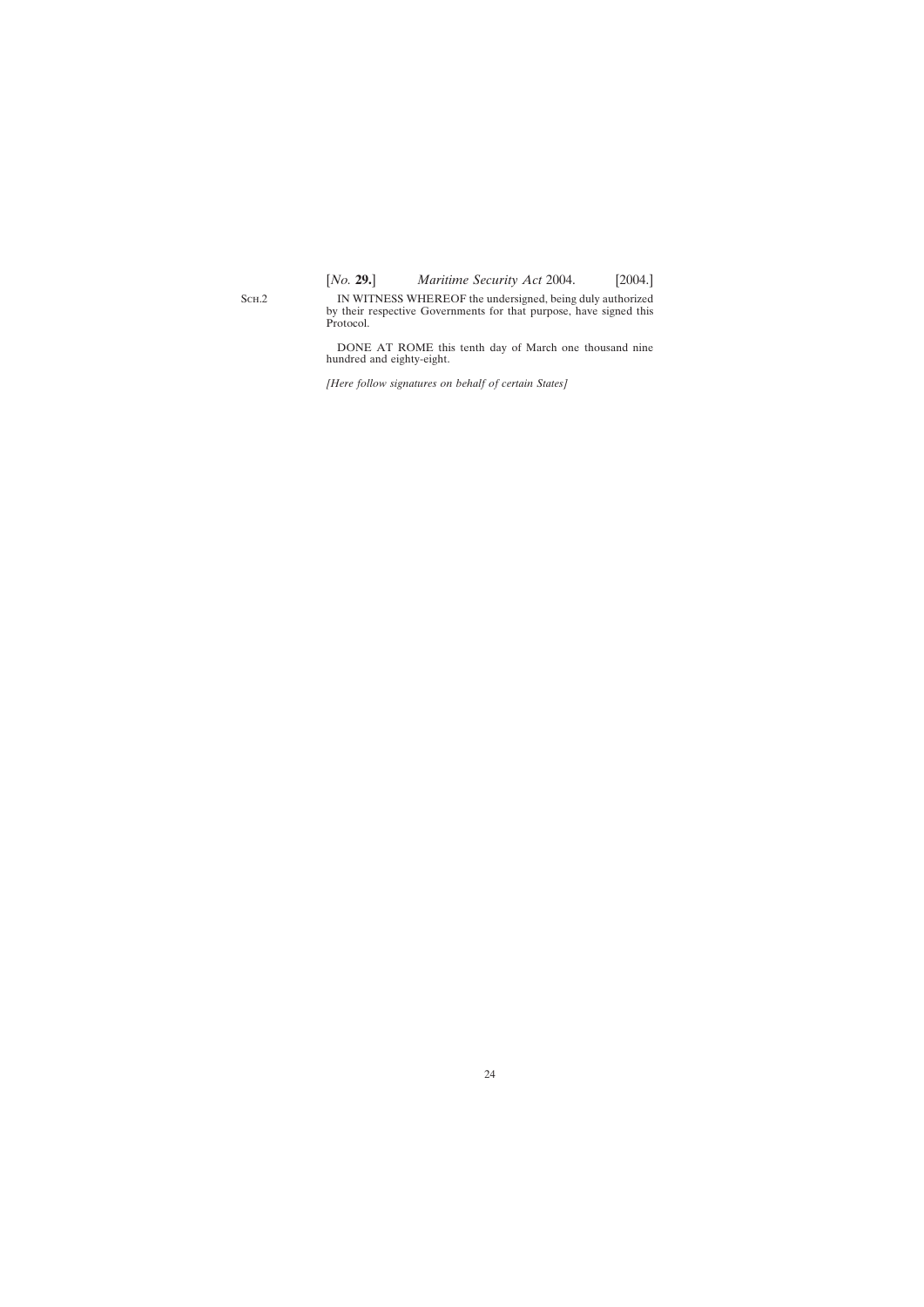

#### **MARITIME SECURITY ACT 2004**

————————

# ———————— **EXPLANATORY AND FINANCIAL MEMORANDUM**

————————

#### [*This Memorandum is not part of the Act and does not purport to be a legal interpretation.*]

#### *Introduction*

The purpose of this Act is to give effect to the **United Nations Convention for the Suppression of Unlawful Acts against the Safety of Maritime Navigation (1988)** and the **Protocol** to that Convention **for the Suppression of Unlawful Acts against the Safety of Fixed Platforms on the Continental Shelf (1988)**, the text of which was laid before Dáil Éireann and Seanad Éireann on 11 November 2003 and is set out in *Schedules 1* and *2* to the Act.

The Convention and Protocol are among a suite of international instruments against terrorism which Member States of the United Nations are enjoined by Security Council Resolution 1373 of 28 September 2001 to implement as soon as possible. **The terms of the Convention and Protocol were approved by Da´il E´ ireann pursuant to Article 29.5.2**° **of Bunreacht na hE´ ireann on 25 May 2004** and the Act was enacted to enable Ireland to be a party to them.

The Act creates specific offences against the safety of Irish ships and other ships which are in Irish territorial waters and against fixed platforms on the Continental Shelf (subject to imprisonment for life on conviction on indictment), and consequentially provides, on standard lines, for extra-territorial jurisdiction to cover offences committed outside the State in breach of the Convention or Protocol, the apprehension and detention of alleged offenders and handing them over to the appropriate authorities, extradition, bail, avoidance of double jeopardy and other necessary matters, on the model of provisions of the Criminal Justice (Terrorist Offences) Bill 2002 which makes necessary provision in relation to 4 other international conventions against terrorism.

#### *Provisions of Act*

*Section 1* provides, on standard lines, for the definition of certain terms and expressions used in the Act.

*Subsection (2)* makes its clear that any Defence Forces' involvement under the Act is only to be in aid of the civil power, at the request of a member of the Garda Síochána of at least Inspector rank.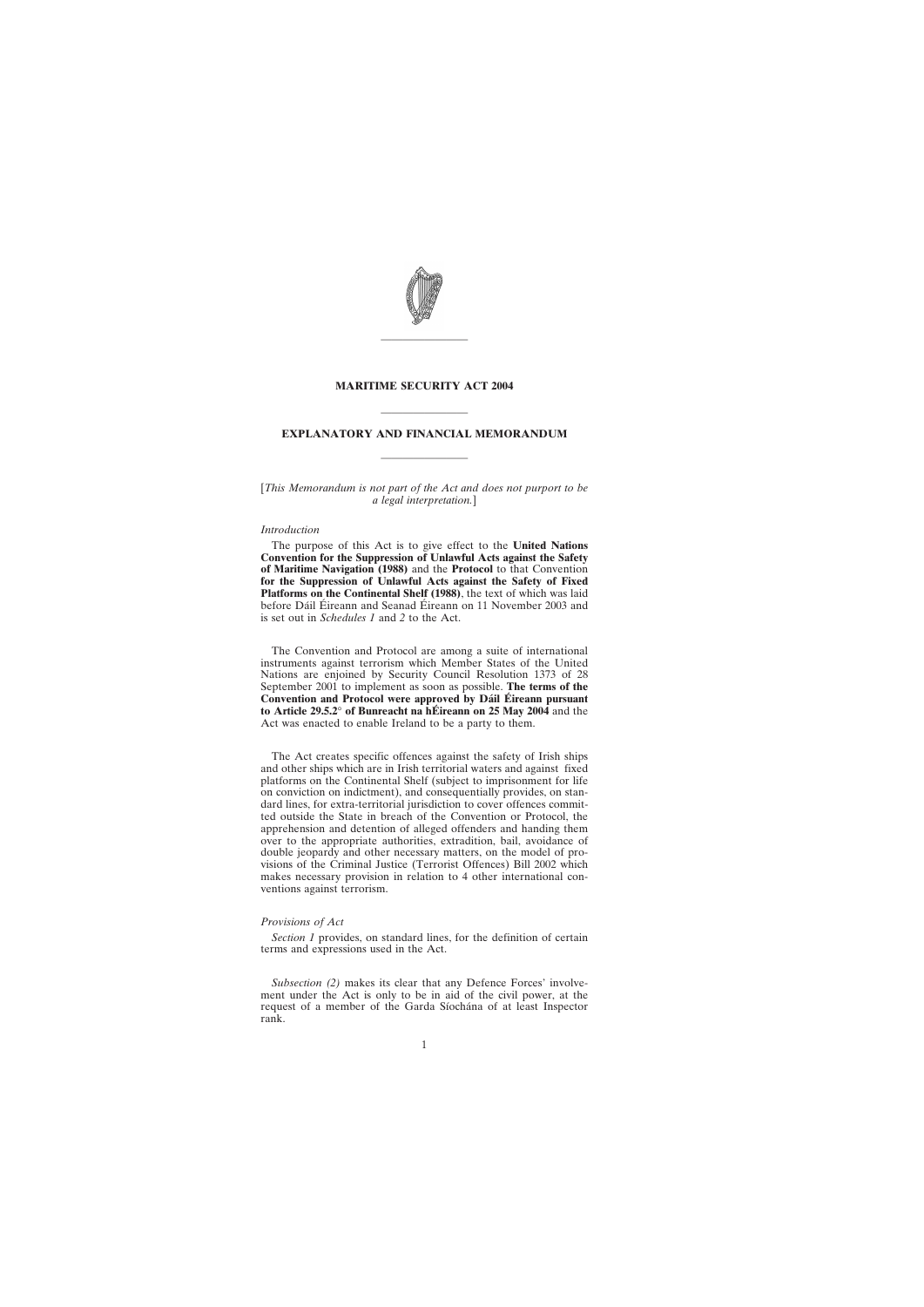*Section 2* gives effect to Article 3.1 of the Convention and Article 2.1 of the Protocol by outlawing specified acts which are mentioned therein (*subsection (1)*), and also to Article 5 of the Convention (which applies *mutatis mutandis* to the acts outlawed by the Protocol) by prescribing a penalty of imprisonment for life on conviction on indictment for doing any such acts (*subsection(2)*).

Both the 1988 Convention and Protocol thereto outlaw ''aiding or abetting'' the commission of unlawful acts specified therein. Section 7 of the Criminal Law Act 1997 (No 14) provides that any person who aids, abets, counsels or procures the commission of an indictable offence (such as those provided for in this section) is liable to be indicted, tried and punished as a principal offender. There is therefore no need to make separate provision for those acts in this section.

*Section 3* is designed to prevent offenders escaping jurisdiction by giving *section 2* of the Act extra-territorial application.

*Subsection (1)* **extends** *section 2* **of the Bill to cover unlawful acts done outside the State by any person on board or against an Irish ship, or by a citizen of Ireland on or against any non-Irish ship or fixed platform, or by a person who is not a citizen of Ireland but is found in the State.**

*Subsection (2)* **restricts the Director of Public Prosecutions in consenting to or taking court proceedings in relation to unlawful acts done outside the State — on or against non-Irish ships or fixed platforms — by a person who is not a citizen of Ireland but is found in the State.**

*Subsection (3)* **defines ''outside the State'' for the purposes of this section as meaning outside the territorial seas of the State (as defined by the Maritime Jurisdiction Acts 1959 to 1988) or outside an area designated under section 2 of the Continental Shelf Act 1968 (No. 18).**

*Section 4* makes provision for the arrest of alleged offenders and their detention until they can be duly brought before a court in the State or handed over to the appropriate authorities of another Convention state.

*Subsection (1)* empowers a member of the Garda Síochána (or a member of the Defence Forces acting in aid of the civil power) to arrest an alleged offender without warrant.

*Subsection (2)* supplements *subsection (1)* by empowering a member of the Garda Siochana (or a member of the Defence Forces acting in aid of the civil power) to prevent a suspected intending offender from boarding a ship or fixed platform or remove that person from the ship or fixed platform or arrest that person without warrant.

*Subsection (3)* mirrors *subsection (1)* by empowering the master of the ship concerned or person in charge of the fixed platform concerned to arrest and detain an alleged offender until such time (as required by *subsection (4)*) as the alleged offender can be delivered to a member of the Garda Síochána or Defence Forces, or to the appropriate authorities of another Convention state.

*Subsection (5)* requires the delivery to a member of the Garda Síochána of any alleged offender delivered to a member of the Defence Forces under *subsection (4)* **or arrested by a member of the Defence Forces under this section.**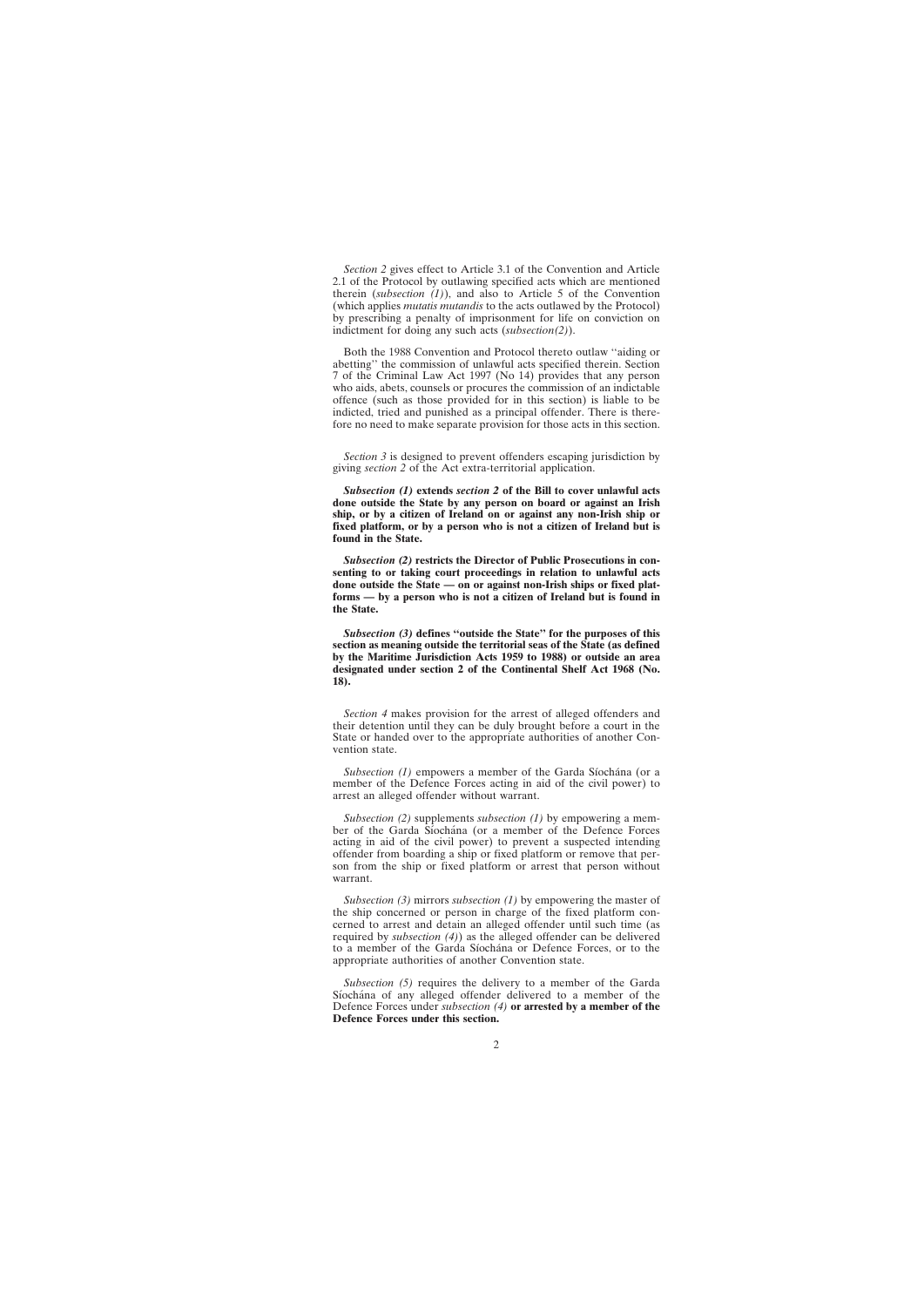*Subsections (6)*, *(7)* and *(8)* give effect to particular requirements of the Convention (Articles 7.1, 7.3 and 11.6) and Protocol (Article 1.1 which applies the said Articles of the Convention *mutatis mutandis* to the Protocol).

*Subsection (6)* ensures that the court before which an alleged offender is brought shall, when considering an application for bail, take into account the need to ensure the person's presence in the State for such time as is necessary to enable any extradition or other proceedings to be brought.

*Subjection (7)* obliges the court to pay due regard to whether the rights of the person in question can be given effect to in the state requesting the extradition of that person, namely, the right to

- (*a*) communicate without delay with the nearest appropriate representative of the state of which that person is a national or which is otherwise entitled to establish such communication or, if that person is a stateless person, the state in the territory of which that person has his or her habitual residence, and
- (*b*) be visited by a representative of that state.

*Subsection (8)* makes it clear that *subsections (6)* and *(7)* apply *mutatis mutandis* to the Protocol as they apply to the Convention.

*Subsection (9)* is a necessary exemption from any liability for any master of a ship or person in charge of a fixed platform who acts in a reasonable way under this Act.

*Section 5* makes provision in relation to the handing over by the master of a ship to the appropriate authorities of another Convention state of persons detained under *section 4* of the Act.

*Subsection (1)* is the main provision. It authorises the master of the ship in question to deliver to the appropriate authorities of another Convention state an alleged offender detained under *section 4* of the Act. The remainder of the section elaborates on requirements to be observed by such a master in such cases.

*Subsection (2)* requires the master of the ship concerned to notify the appropriate authorities of the Convention state in question of the intended handing-over of the alleged offender and the reasons for so doing while

*Subsection (3)* requires that notification to be given as soon as it is practicable to do so and, if possible, before the ship in question enters the territorial seas of the Convention state in question.

*Subsection (4)* requires the master of the ship in question to provide the appropriate authorities of the Convention state in question with any relevant statements they may reasonably require and such other evidence as the master of the ship in question may possess in relation to the alleged offence.

*Subsection (5)* is designed to ensure that the master of the ship concerned meets the requirements of *subsections (3)* and *(4)*, except where it is not reasonable to do so, by making unreasonable failure by the master of the ship concerned an offence subject to the potentially severe penalties set out in *subsection (5)*.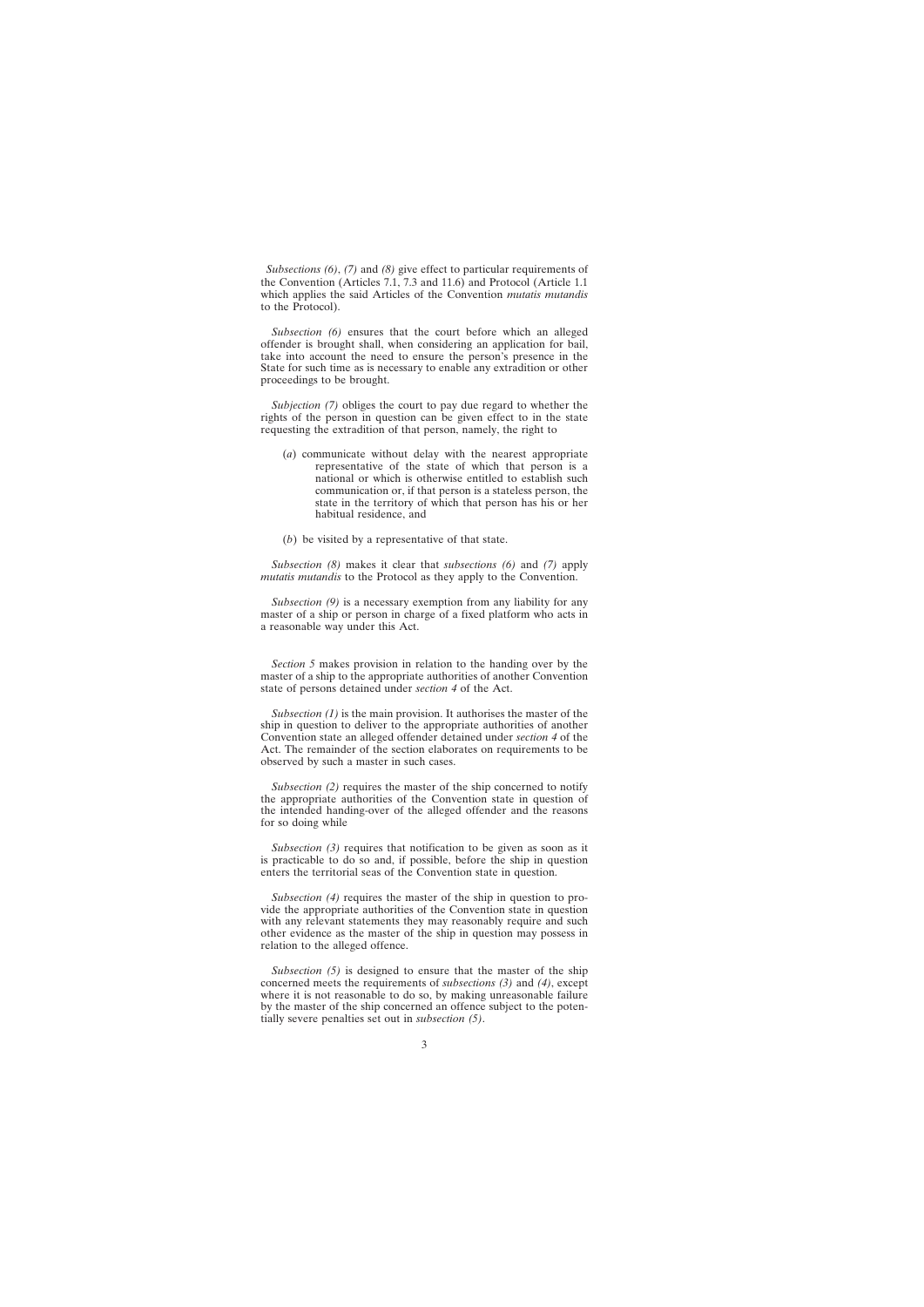*Section 6* clearly provides for the search by a member of the Garda Siochána (or member of the Defence Forces in aid of the civil power) of any ship or fixed platform on which it is alleged that an offence under this Act has been committed, or on which there is a person who is alleged to have committed such an offence.

*Subsection (1)* is the main provision. It provides for search by a member of the Garda Síochána (or member of the Defence Forces in aid of the civil power) of such a ship or fixed platform and for the removal of any object or records related to the alleged offence.

*Subsection (2)* outlaws obstruction of a search authorised by *subsection (1)* by making such obstruction an offence subject to a fine not exceeding  $\epsilon$ 3,000 and/or imprisonment for a term not exceeding **12** months.

*Subsection (3)* empowers the arrest without warrant of any person who obstructs a search under *subsection (1)*.

*Subsection (4)* ensures that electronically-held information capable of being converted into legible form can be obtained by search under this section.

*Section 7* makes provision for court proceedings in the State under this Act for alleged offences committed outside the State.

*Subsection (1)* provides that court proceedings for such offences may be brought anywhere in the State.

*Subsection (2)* appoints the Central Criminal Court as the court to try any offences under *section 2* of the Act (as extended by *section 3* of the Act), because of the gravity of such offences.

*Subsection (3)* makes it clear that it is for the Director of Public Prosecutions to determine what if any further proceedings (that is in addition to remand in custody or on bail) are to be brought in the State against persons alleged to have committed an offence outside the State, subject to *subsection (4).*

*Subsection (4)* allows the Director of Public Prosecutions to take, or consent to the taking of, further proceedings in the State against a person for an offence in respect of an act done outside the State where, for example, extradition of the alleged offender to another Convention state was refused or is likely to be refused, or because of special circumstances it is considered expedient to bring court proceedings in the State against the alleged offender.

*Subsection (5)* defines ''European Arrest Warrant'' for the purposes of this section.

*Section 8* ensures the admissibility of certain official certificates in court proceedings in the State for offences under *section 2* of the Act (as extended by *section 3* of the Act). A certificate issued by an officer of the Department of Foreign Affairs could state if an Irish passport issued to a specified person on a specified date and that that person was believed to continue to be an Irish citizen. A certificate signed by or on behalf of the Director of Public Prosecutions would relate to any act committed outside the State in respect of which court proceedings in the State are brought by or with the consent of the Director of Public Prosecutions, because extradition of the alleged offender to another Convention state was refused or is likely to be refused, or because it is considered expedient to bring court proceedings in the State against the alleged offender in respect of an act committed outside the State.